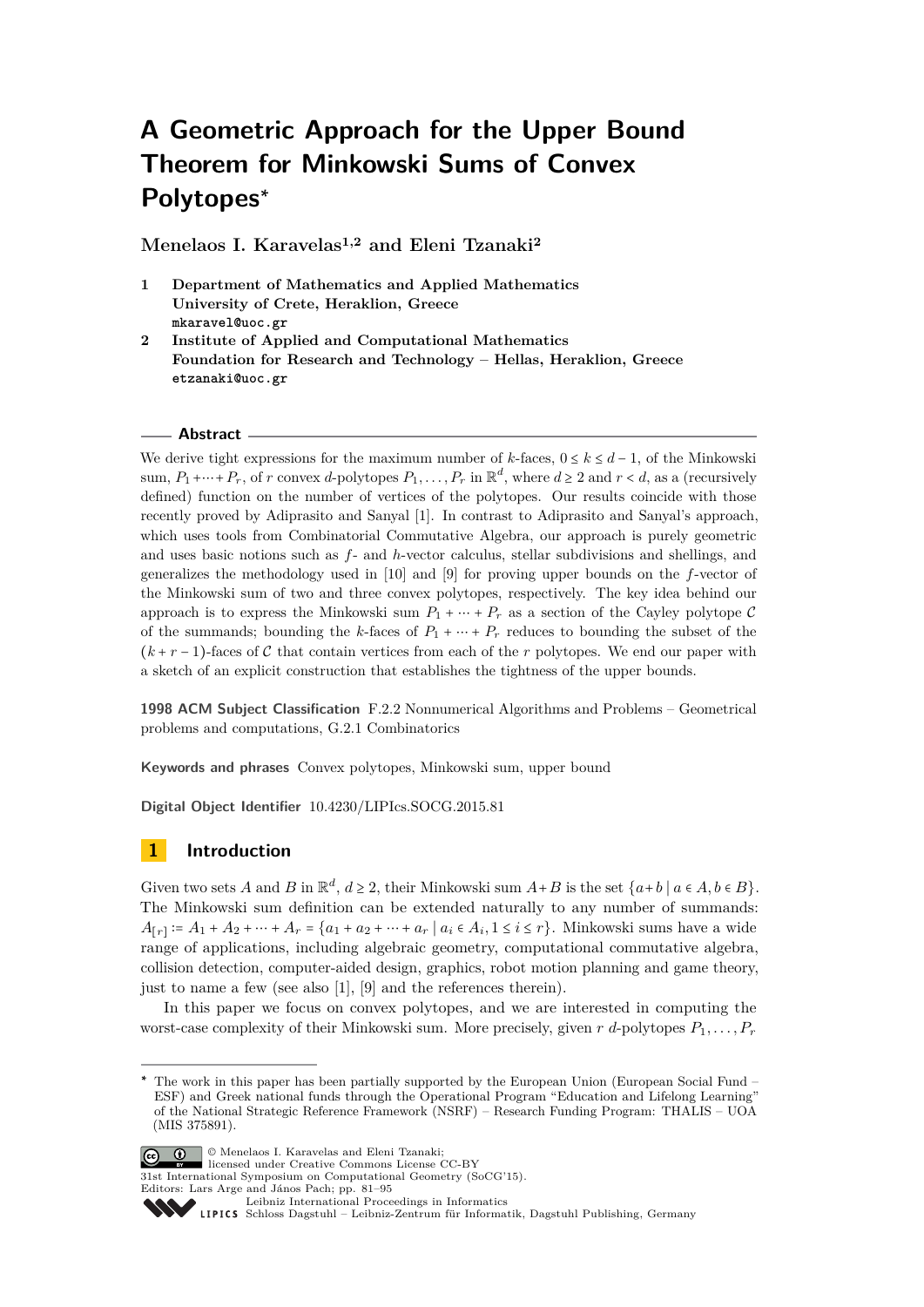in  $\mathbb{R}^d$ , we seek tight bounds on the number of *k*-faces  $f_k(P_{[r]})$ , 0 ≤ *k* ≤ *d* − 1, of their Minkowski sum  $P_{[r]} \coloneqq P_1 + P_2 + \cdots + P_r$ . This problem, which can be seen as a generalization of the Upper Bound Theorem (UBT) for polytopes [\[14\]](#page-14-4), has a history of more than 20 years. Gritzmann and Sturmfels [\[7\]](#page-14-5) were the first to consider the problem, and gave a complete answer for it, for any number of *d*-polytopes in  $\mathbb{R}^d$ , in terms of the number of non-parallel edges of the *r* polytopes. More than 10 years later, Fukuda and Weibel [\[5\]](#page-14-6) proved tight upper bounds on the number of *k*-faces of the Minkowski sum of two 3-polytopes, expressed either in terms of the number of vertices or number of facets of the summands. Fogel, Halperin, and Weibel [\[4\]](#page-14-7) extended one of the results in [\[5\]](#page-14-6), and expressed the number of facets of the Minkowski sum of *r* 3-polytopes in terms of the number of facets of the summands. Quite recently Weibel [\[16\]](#page-14-8) provided a relation for the number of *k*-faces of the Minkowski sum of  $r \geq d$  summands in terms of the *k*-faces of the Minkowski sums of subsets of size at most *d* − 1 of these summands. This result should be viewed in conjunction with a result by Sanyal [\[15\]](#page-14-9) stating that the number of vertices of the Minkowski sum of *r* d-polytopes, where  $r \geq d$ , is strictly less than the product of the vertices of the summands (whereas for  $r < d$  this is indeed possible). About 3 years ago, the authors of this paper proved the first tight upper bound on the number of *k*-faces for the Minkowski sum of two *d*-polytopes in R *d* , for any *d* ≥ 2 and for all  $0 \le k \le d - 1$  (cf. [\[10\]](#page-14-1)), a result which was subsequently extended to three summands in collaboration with Konaxis (cf. [\[9\]](#page-14-2)).

In a recent paper, Adiprasito and Sanyal [\[1\]](#page-14-0) provide the complete resolution of the *Upper Bound Theorem for Minkowski sums (UBTM)*. In particular, they show that there exists, what they call, a *Minkowski-neighborly* family of *r d*-polytopes  $N_1, \ldots, N_r$ , with  $f_0(N_i) = n_i$ ,  $1 \leq i \leq r$ , such that for any *r* d-polytopes  $P_1, P_2, \ldots, P_r \subset \mathbb{R}^d$  with  $f_0(P_i) = n_i, 1 \leq i \leq r$ ,  $f_k(P_{[r]})$  is bounded by above by  $f_k(N_{[r]})$ , for all  $0 \le k \le d-1$ . The majority of the arguments in the UBTM proof by Adiprasito and Sanyal make use of powerful tools from Combinatorial Commutative Algebra. The high-level layout of the proof is analogous to McMullen's proof of the UBT, as well as the proofs of the UBTM in [\[10\]](#page-14-1) and [\[9\]](#page-14-2) for two and three summands, respectively:

- **1.** Consider the Cayley polytope  $C \subset \mathbb{R}^{d+r-1}$  of the *r* polytopes  $P_1, P_2, \ldots, P_r$ , and identify their Minkowski sum as a section of  $\mathcal C$  with an appropriately defined  $d$ -flat  $\overline{W}$ . Let  $\mathcal{F} \subset \mathbb{R}^{d+r-1}$  be the faces of C that intersect  $\overline{W}$ , and let K be the closure of  $\mathcal{F}$  under subface inclusion ( $K$  is a  $(d + r - 1)$ -polytopal complex). By the Cayley trick, there is a bijection between the faces of  $\mathcal F$  and the faces of  $P_{[r]}$ ; as a result, to bound the number of faces of  $P_{[r]}$  it suffices to bound the number of faces of  $\mathcal{F}$ .
- <span id="page-1-0"></span>**2.** Define the *h*-vector  $h(\mathcal{F})$  of  $\mathcal{F}$ , and prove the Dehn-Sommerville equations for  $h(\mathcal{F})$ , relating its elements to the elements of  $h(K)$ .
- <span id="page-1-1"></span>**3.** Prove a recurrence relation for the elements of  $h(\mathcal{F})$ .
- <span id="page-1-2"></span>**4.** Use the recurrence relation above to prove upper bounds for  $h_k(\mathcal{F})$ , for all  $0 \leq k \leq \left\lfloor \frac{d+r-1}{2} \right\rfloor$ .
- <span id="page-1-3"></span>**5.** Prove upper bounds for  $h_k(\mathcal{K})$ , for all  $0 \leq k \leq \lfloor \frac{d+r-1}{2} \rfloor$ .
- <span id="page-1-4"></span>**6.** Provide necessary and sufficient conditions under which the elements of both  $h(\mathcal{F})$  and *h*(K) are maximized for all *k*. These conditions are conditions on the *lower half* of the *h*-vector of  $\mathcal F$ . Due to the relation between the *f*- and *h*-vectors of  $\mathcal F$ , these are also conditions for the maximality of the elements of  $f(\mathcal{F})$ .
- <span id="page-1-5"></span>**7.** Describe a family of polytopes for which the necessary and sufficient conditions hold; clearly, such a family establishes the tightness of the upper bounds.

In Adiprasito and Sanyal's proof steps [2,](#page-1-0) [3](#page-1-1) and [4](#page-1-2) are proved by introducing a powerful new theory that they call the *relative Stanley-Reisner theory* for simplicial complexes. The focus of this theory is on relative simplicial complexes, and is able to reveal properties of such complexes not only under topological restrictions, but also account for their combinatorial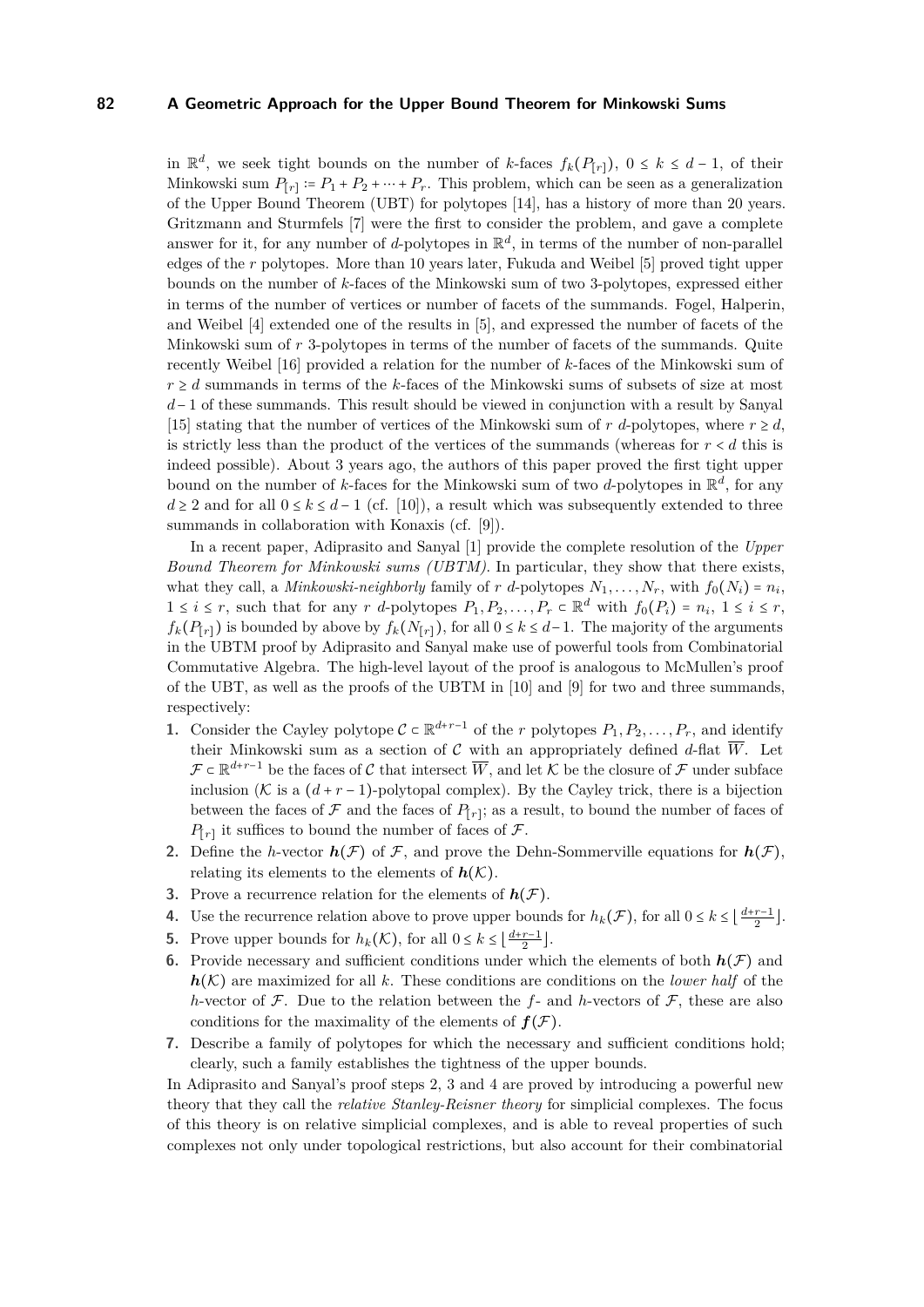and geometric structure. To apply their theory, Adiprasito and Sanyal consider the simplicial complex K and then define  $\mathcal F$  as a relative simplicial complex (they call them the Cayley and *relative Cayley* complex, respectively). They then apply their relative Stanley-Reisner theory to  $\mathcal F$  to establish the Dehn-Sommerville equations of step [2,](#page-1-0) the recurrence relation of step [3](#page-1-1) and finally the upper bounds for  $h(\mathcal{F})$  in [4.](#page-1-2) Steps [5](#page-1-3) and [6](#page-1-4) are done by clever algebraic manipulation of the *h*-vectors of  $\mathcal F$  and  $\mathcal K$ , by exploiting the geometric properties of  $\mathcal K$ , and by making use of the recurrence relation in step [3.](#page-1-1) Step [7](#page-1-5) is reduced to results by Matschke, Pfeifle, and Pilaud [\[13\]](#page-14-10) and Weibel [\[16\]](#page-14-8).

**Our contribution.** In what follows, we provide a completely geometric proof of the UBTM. that generalizes the technique we used in [\[10\]](#page-14-1) and [\[9\]](#page-14-2) for two and three summands to the case of  $r$  summands, when  $r < d$ . Instead of relying on algebraic tools, we use basic notions from combinatorial geometry, such as stellar subdivisions and shellings. Our proof, in essence, differs from that of Adiprasito and Sanyal in steps [2,](#page-1-0) [3,](#page-1-1) [4](#page-1-2) and [5](#page-1-3) of the layout above (the remaining steps do not use tools from Combinatorial Commutative Algebra anyway).

In more detail, to prove the various intermediate results, towards the UBTM, we consider the Cayley polytope  $\mathcal C$  and we perform a series of stellar subdivisions to get a simplicial polytope  $\mathcal{Q}$ . From the analysis of the combinatorial structure of  $\mathcal{Q}$ , we derive the Dehn-Sommerville equations of step [2](#page-1-0) (see Sections [3](#page-5-0) and [4\)](#page-6-0), as well as the recurrence relation of step [3](#page-1-1) (see Section [5\)](#page-7-0). This recurrence relation is then used for establishing the upper bounds for the elements of  $h(\mathcal{F})$  and  $h(\mathcal{K})$  (see Section [6\)](#page-8-0). We end with a construction similar to the one presented in [\[13,](#page-14-10) Theorem 2.6], that establishes the tightness of the upper bounds (see Section [7\)](#page-11-0). Due to space limitations, the majority of the proofs have been omitted; the interested reader may refer to the full version of the paper [\[11\]](#page-14-11).

## **2 Preliminaries**

Let *P* be a *d*-dimensional polytope, or *d*-polytope for short. Its dimension is the dimension of its affine span. The faces of *P* are  $\emptyset$ , *P*, and the intersections of *P* with its supporting hyperplanes. The ∅ and *P* faces are called *improper*, while the remaining faces are called *proper.* Each face of  $P$  is itself a polytope, and a face of dimension  $k$  is called a  $k$ -face. Faces of *P* of dimension 0*,* 1*, d*−2 and *d*−1 are called vertices, edges, ridges, and facets, respectively.

A *d*-dimensional *polytopal complex* or, simply, *d-complex*, C is a finite collection of polytopes in  $\mathbb{R}^d$  such that (i)  $\emptyset \in \mathscr{C}$ , (ii) if  $P \in \mathscr{C}$  then all the faces of  $P$  are also in  $\mathscr{C}$  and (iii) the intersection  $P \cap Q$  for two polytopes  $P$  and  $Q$  in  $\mathscr C$  is a face of both. The dimension  $\dim(\mathscr{C})$  of  $\mathscr{C}$  is the largest dimension of a polytope in  $\mathscr{C}$ . A polytopal complex is called *pure* if all its maximal (with respect to inclusion) faces have the same dimension. In this case the maximal faces are called the *facets* of  $\mathscr C$ . A polytopal complex is *simplicial* if all its faces are simplices. A polytopal complex  $\mathscr{C}'$  is called a *subcomplex* of a polytopal complex  $\mathscr{C}$  if all faces of  $\mathscr{C}'$  are also faces of  $\mathscr{C}$ . For a polytopal complex  $\mathscr{C}$ , the *star* of *v* in  $\mathscr{C}$ , denoted by star $(v, \mathscr{C})$ , is the subcomplex of  $\mathscr{C}$  consisting of all faces that contain *v*, and their faces. The *link* of *v*, denoted by  $\mathscr{C}/v$ , is the subcomplex of star(*v*,  $\mathscr{C}$ ) consisting of all the faces of star $(v, \mathscr{C})$  that do not contain *v*.

A *d*-polytope *P*, together with all its faces, forms a *d*-complex, denoted by  $\mathscr{C}(P)$ . The polytope *P* itself is the only maximal face of  $\mathscr{C}(P)$ , i.e., the only facet of  $\mathscr{C}(P)$ , and is called the *trivial* face of  $\mathscr{C}(P)$ . Moreover, all proper faces of P form a pure  $(d-1)$ -complex, called the *boundary complex*  $\mathscr{C}(\partial P)$ , or simply  $\partial P$ , of *P*. The facets of  $\partial P$  are just the facets of *P*.

For a  $(d-1)$ -complex  $\mathscr C$ , its *f*-vector is defined as  $f(\mathscr C) = (f_{-1}, f_0, f_1, \ldots, f_{d-1})$ , where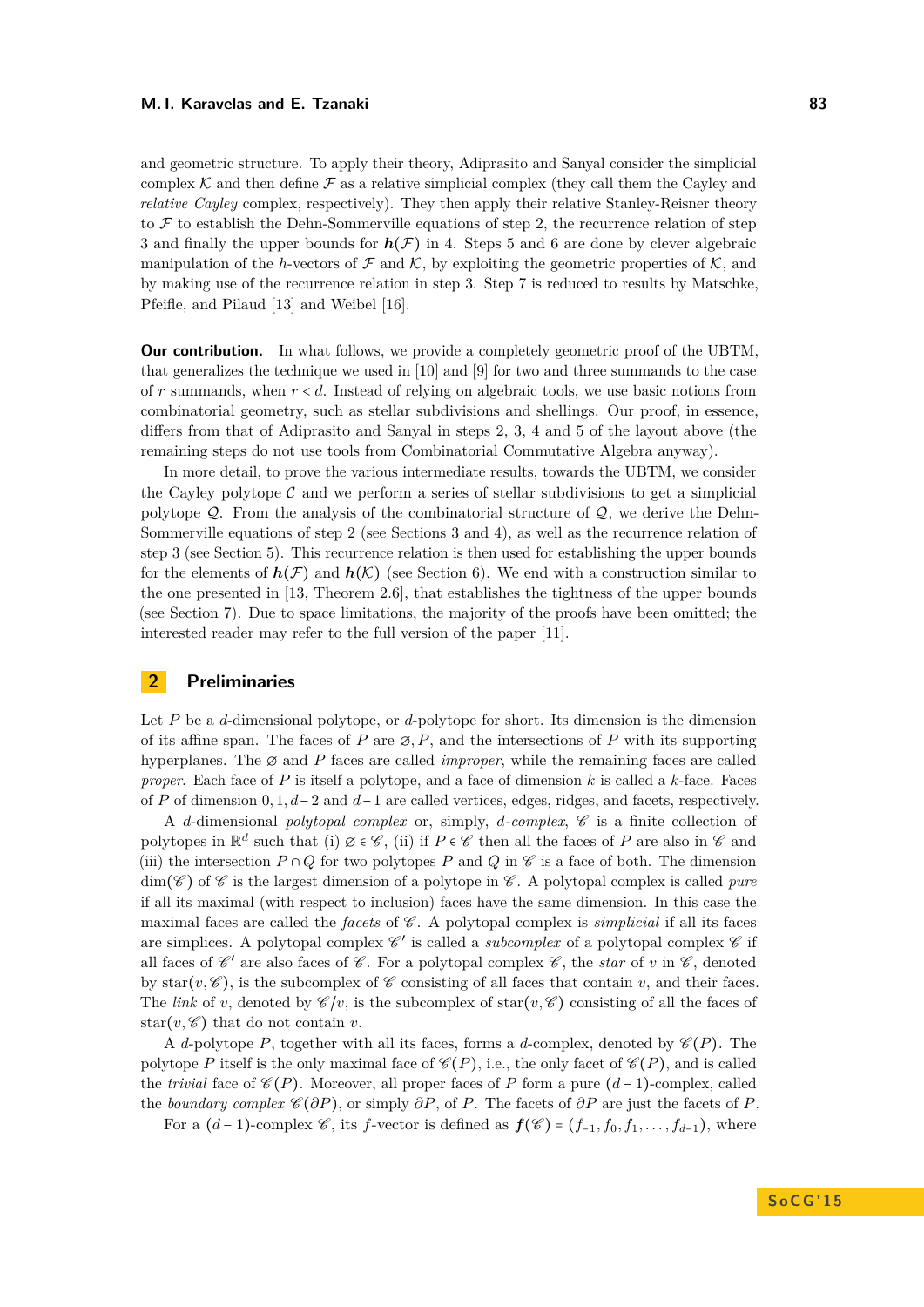$f_k = f_k(\mathscr{C})$  denotes the number of *k*-faces of *P* and  $f_{-1}(\mathscr{C}) = 1$  corresponds to the empty face of  $\mathscr C$ . From the *f*-vector of  $\mathscr C$  we define its *h*-vector as the vector  $h(\mathscr C) = (h_0, h_1, \ldots, h_d)$ , where  $h_k = h_k(\mathscr{C}) \coloneqq \sum_{i=0}^k (-1)^{k-i} \binom{d-i}{d-k}$  $\binom{d-1}{d-k} f_{i-1}(\mathscr{C}), 0 \leq k \leq d.$ 

Denote by  $\mathcal Y$  a generic subset of faces of a polytopal complex  $\mathscr C$ , and define its dimension dim( $\mathcal{Y}$ ) as the maximum of the dimensions of its faces. Let dim( $\mathcal{Y}$ ) =  $\delta$  - 1; then we may define (if not already properly defined), the *h*-vector  $h(\mathcal{Y})$  of  $\mathcal{Y}$  as:

<span id="page-3-0"></span>
$$
h_k(\mathcal{Y}) = \sum_{i=0}^{\delta} (-1)^{k-i} \binom{\delta-i}{\delta-k} f_{i-1}(\mathcal{Y}).
$$
\n(2.1)

We can further define the *m*-order *q*-vector of  $\mathcal Y$  according to the following recursive formula:

$$
g_k^{(m)}(\mathcal{Y}) = \begin{cases} h_k(\mathcal{Y}), & m = 0, \\ g_k^{(m-1)}(\mathcal{Y}) - g_{k-1}^{(m-1)}(\mathcal{Y}), & m > 0. \end{cases}
$$
(2.2)

Clearly,  $g^{(m)}(\mathcal{Y})$  is nothing but the backward *m*-order finite difference of  $h(\mathcal{Y})$ ; therefore:

$$
g_k^{(m)}(\mathcal{Y}) = \sum_{i=0}^{m} (-1)^i \binom{m}{i} h_{k-i}(\mathcal{Y}), \qquad k, m \ge 0.
$$
 (2.3)

Observe that for  $m = 0$  we get the *h*-vector of  $\mathcal{V}$ , while for  $m = 1$  we get what is typically defined as the *g*-vector.

The relation between the  $f$ - and  $h$ -vector of  $\mathcal Y$  is better manipulated using generating functions. We define the  $f$ -polynomial and  $h$ -polynomial of  $\mathcal Y$  as follows:

$$
\mathbf{f}(\mathcal{Y};t) = \sum_{i=0}^{\delta} f_{i-1} t^{\delta-i} = f_{\delta-1} + f_{\delta-2} t + \dots + f_{-1} t^{\delta}, \quad \mathbf{h}(\mathcal{Y};t) = \sum_{i=0}^{\delta} h_i t^{\delta-i} = h_{\delta} + h_{\delta-1} t + \dots + h_0 t^{\delta},
$$

where, we simplified  $f_i(\mathcal{Y})$  and  $h_i(\mathcal{Y})$  to  $f_i$  and  $h_i$ . In this set-up, the relation between the *f*-vector and *h*-vector (cf. [\(2.1\)](#page-3-0)) can be expressed as:

<span id="page-3-2"></span>
$$
f(\mathcal{Y};t) = h(\mathcal{Y};t+1)
$$
, or, equivalently, as  $h(\mathcal{Y};t) = f(\mathcal{Y};t-1)$ . (2.4)

### **2.1 The Cayley embedding, the Cayley polytope and the Cayley trick**

Let  $P_1, P_2, \ldots, P_r$  be *r d*-polytopes with vertex sets  $\mathcal{V}_1, \mathcal{V}_2, \ldots, \mathcal{V}_r$ , respectively. Let  $e_0, e_1$ , *...*, *e*<sub>*r*−1</sub> be an affine basis of  $\mathbb{R}^{r-1}$  and call  $\mu_i : \mathbb{R}^d \to \mathbb{R}^{r-1} \times \mathbb{R}^d$  the affine inclusion given by  $\mu_i(\boldsymbol{x}) = (e_{i-1}, \boldsymbol{x}), 1 \leq i \leq r$ . The *Cayley embedding*  $\mathcal{C}(\mathcal{V}_1, \mathcal{V}_2, \ldots, \mathcal{V}_r)$  of the point sets  $\mathcal{V}_1$ ,  $\mathcal{V}_2,\ldots,\mathcal{V}_r$  is defined as  $\mathcal{C}(\mathcal{V}_1,\mathcal{V}_2,\ldots,\mathcal{V}_r) = \bigcup_{i=1}^r \mu_i(\mathcal{V}_i)$ . The polytope corresponding to the convex hull conv $(\mathcal{C}(\mathcal{V}_1, \mathcal{V}_2, \ldots, \mathcal{V}_r))$  of the Cayley embedding  $\mathcal{C}(\mathcal{V}_1, \mathcal{V}_2, \ldots, \mathcal{V}_r)$  of  $\mathcal{V}_1, \mathcal{V}_2, \ldots$  $\mathcal{V}_r$  is typically referred to as the *Cayley polytope* of  $P_1, P_2, \ldots, P_r$ .

The following lemma, known as *the Cayley trick for Minkowski sums*, relates the Minkowski sum of the polytopes  $P_1, P_2, \ldots, P_r$  with their Cayley polytope.

<span id="page-3-1"></span>**Lemma 2.1** ([\[8,](#page-14-12) Lemma 3.2]). Let  $P_1, P_2, \ldots, P_r$  be *r d*-polytopes with vertex sets  $\mathcal{V}_1, \mathcal{V}_2$ ,  $\ldots, \mathscr{V}_r \in \mathbb{R}^d$ . Moreover, let  $\overline{W}$  be the *d*-flat defined as  $\{\frac{1}{r}\mathbf{e}_0 + \cdots + \frac{1}{r}\mathbf{e}_{r-1}\} \times \mathbb{R}^d \subset \mathbb{R}^{r-1} \times \mathbb{R}^d$ . *Then, the Minkowski sum*  $P_{[r]}$  *has the following representation as a section of the Cayley embedding*  $\mathcal{C}(\mathcal{V}_1, \mathcal{V}_2, \ldots, \mathcal{V}_r)$  *in*  $\mathbb{R}^{r-1} \times \mathbb{R}^d$ *:* 

$$
P_{[r]} \cong C(\mathscr{V}_1, \mathscr{V}_2, \dots, \mathscr{V}_r) \cap \overline{W}
$$
  
:= 
$$
\left\{ \mathrm{conv}\{(\mathbf{e}_{i-1}, \mathbf{v}) \mid 1 \leq i \leq r\} \cap \overline{W} : (\mathbf{e}_{i-1}, \mathbf{v}) \in C(\mathscr{V}_1, \mathscr{V}_2, \dots, \mathscr{V}_r), 1 \leq i \leq r \right\}.
$$

*Moreover,*  $F$  *is a facet of*  $P_{[r]}$  *if and only if it is of the form*  $F = F' \cap \overline{W}$  *for a facet*  $F'$  *of*  $\mathcal{C}(\mathcal{V}_1, \mathcal{V}_2, \ldots, \mathcal{V}_r)$  *containing at least one point*  $(e_{i-1}, v)$  *for all*  $1 \leq i \leq r$ *.*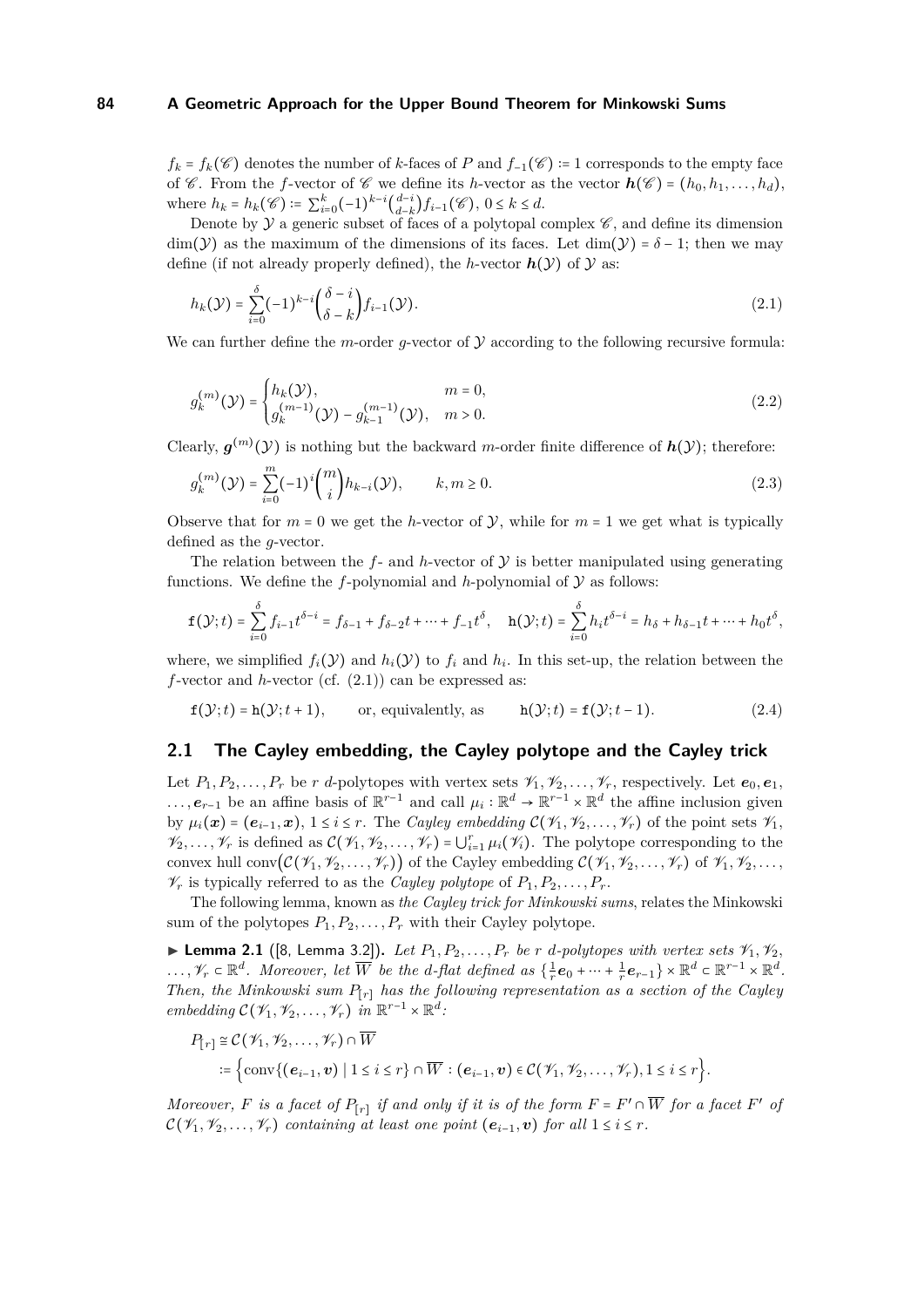Let  $\mathcal{C}_{[r]}$  be the Cayley polytope of  $P_1, P_2, \ldots, P_r$ , and call  $\mathcal{F}_{[r]}$  the set of faces of  $\mathcal{C}_{[r]}$ that have non-empty intersection with the  $d$ -flat  $\overline{W}$ . A direct consequence of Lemma [2.1](#page-3-1) is a bijection between the  $(k-1)$ -faces of *W* and the  $(k-r)$ -faces of  $\mathcal{F}_{[r]}$ , for  $r \leq k \leq d+r-1$ . This further implies that:

$$
f_{k-1}(\mathcal{F}_{[r]}) = f_{k-r}(P_{[r]}), \quad \text{for all } r \le k \le d+r-1.
$$
 (2.5)

In what follows, to keep the notation lean, we identify  $V_i := \mu_i(\mathscr{V}_i)$  with its pre-image  $\mathscr{V}_i$ . For any  $\emptyset \subset R \subseteq [r]$ , we denote by  $\mathcal{C}_R$  the Cayley polytope of the polytopes  $P_i$  where  $i \in R$ . In particular, if  $R = \{i\}$  for some  $i \in [r]$ , then  $C_{\{i\}} \equiv P_i$ . We shall assume below that  $C_{[r]}$  is *"as simplicial as possible"*. This means that we consider all faces of  $C_{[r]}$  to be simplicial, except possibly for the trivial faces  $\{C_R\}^1$  $\{C_R\}^1$ ,  $\emptyset \subset R \subseteq [r]$ . Otherwise, we can employ the so called *bottom-vertex triangulation* [\[12,](#page-14-13) Section 6.5, pp. 160–161] to triangulate all proper faces of  $C_{[r]}$  except for the trivial ones, i.e.,  $\{C_R\}$ ,  $\emptyset \subset R \subseteq [r]$ . The resulting complex is polytopal (cf. [\[2\]](#page-14-14)) with all its faces being simplices, except possibly for the trivial ones. Moreover, it has the same number of vertices as  $\mathcal{C}_{[r]}$ , while the number of its *k*-faces is never less than the number of *k*-faces of  $\mathcal{C}_{[r]}$ .

For each  $\emptyset \subset R \subseteq [r]$ , we denote by  $\mathcal{F}_R$  the set of faces of  $\mathcal{C}_R$  having at least one vertex from each  $V_i$ ,  $i \in R$ , and we call it the set of *mixed faces of*  $\mathcal{C}_R$ . We trivially have that  $\mathcal{F}_{\{i\}} \equiv \partial P_i$ . We define the dimension of  $\mathcal{F}_R$  to be the maximum dimension of the faces in  $\mathcal{F}_R$ , i.e., dim $(\mathcal{F}_R)$  = max $_{F \in \mathcal{F}_R}$  dim $(F)$  = *d* + |R| − 2. Under the *"as simplicial as possible"* assumption above, the faces in  $\mathcal{F}_R$  are simplices. We denote by  $\mathcal{K}_R$  the *closure*, under subface inclusion, of  $\mathcal{F}_R$ . By construction,  $\mathcal{K}_R$  contains: (1) all faces in  $\mathcal{F}_R$ , (2) all faces that are subfaces of faces in  $\mathcal{F}_R$ , and (3) the empty set. It is easy to see that  $\mathcal{K}_R$  does not contain any of the trivial faces  $\{\mathcal{C}_S\}$ ,  $\emptyset \subset S \subseteq R$ , and thus,  $\mathcal{K}_R$  is a pure simplicial  $(d+|R|-2)$ -complex. It is also easy to verify that:

<span id="page-4-1"></span>
$$
f_k(\mathcal{K}_R) = \sum_{\emptyset \subset S \subseteq R} f_k(\mathcal{F}_S), \qquad -1 \le k \le d + |R| - 2,
$$
\n(2.6)

where in order for the above equation to hold for  $k = -1$ , we set  $f_{-1}(\mathcal{F}_S) = (-1)^{|S|-1}$  for all  $\emptyset \subset S \subseteq R$ . In what follows we use the convention that  $f_k(\mathcal{F}_R) = 0$ , for any  $k < -1$  or  $k > d + |R| - 2$ .

A general form of the Inclusion-Exclusion Principle states that if *f* and *g* are two functions defined over the subsets of a finite set *A*, such that  $f(A) = \sum_{\emptyset \subset B \subseteq A} g(B)$ , then  $g(A) = \sum_{\emptyset \in B \subseteq A} (-1)^{|A| - |B|} f(B)$  [\[6,](#page-14-15) Theorem 12.1]. Applying this principle to [\(2.6\)](#page-4-1), we deduce that:

$$
f_k(\mathcal{F}_R) = \sum_{\emptyset \subset S \subseteq R} (-1)^{|R| - |S|} f_k(\mathcal{K}_S), \qquad -1 \le k \le d + |R| - 2. \tag{2.7}
$$

In the majority of our proofs that involve evaluation of *f*- and *h*-vectors, we use generating functions as they significantly simplify calculations. The starting point is to evaluate  $f(K_R; t)$ (resp.,  $f(\mathcal{F}_R; t)$ ) in terms of the generating functions  $f(\mathcal{F}_S; t)$  (resp.,  $f(\mathcal{K}_S; t)$ ),  $\emptyset \subset S \subseteq R$ , for each fixed choice of  $\emptyset \subset R \subseteq [r]$ . Then, using [\(2.4\)](#page-3-2) we derive the analogous relations between their *h*-vectors.

<span id="page-4-0"></span><sup>&</sup>lt;sup>1</sup> We denote by  $\{\mathcal{C}_R\}$  the polytope  $\mathcal{C}_R$  as a trivial face itself (without its non-trivial faces).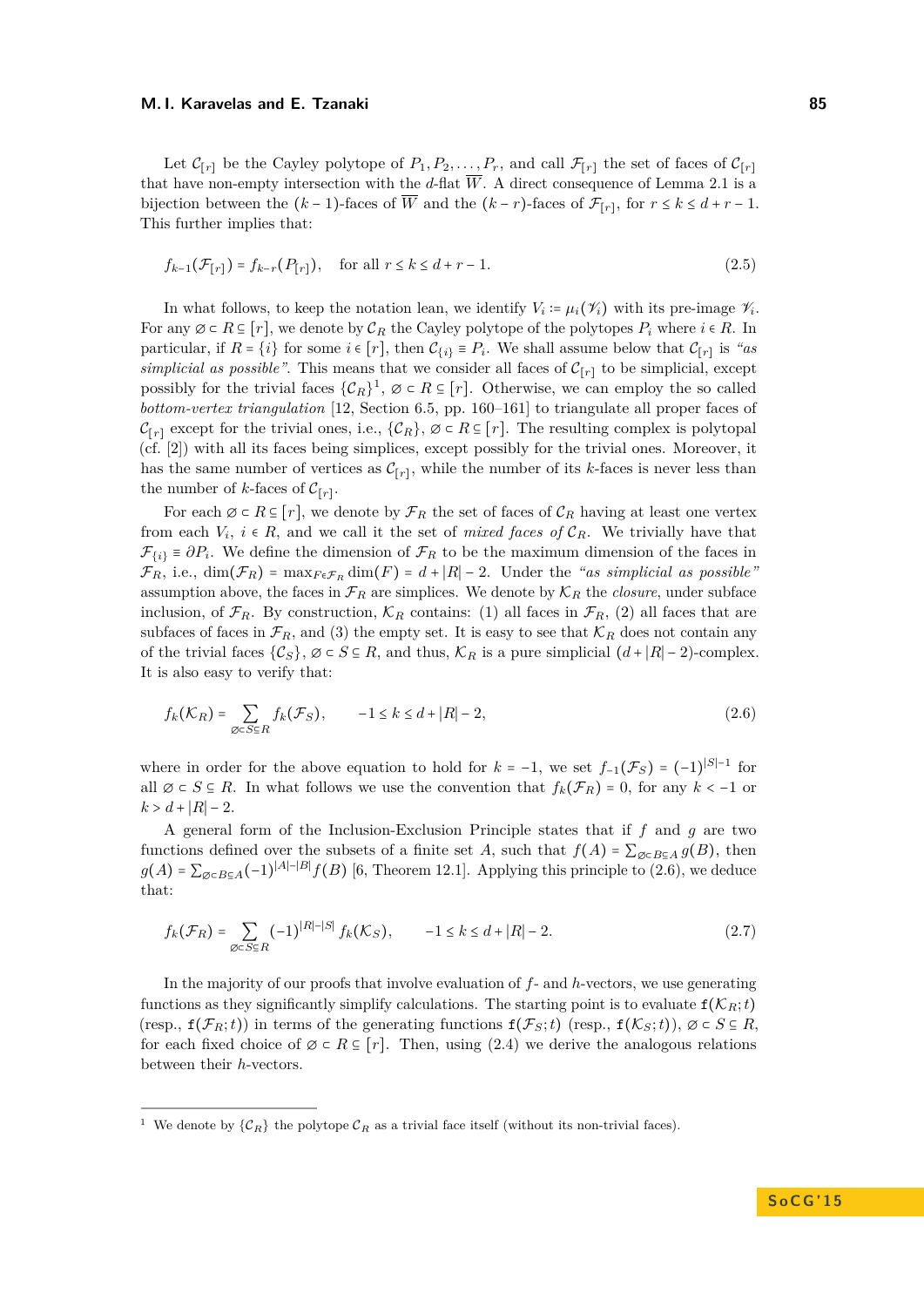Recalling that  $\dim(\mathcal{K}_R) = d + |R| - 2$  and  $\dim(\mathcal{F}_S) = d + |S| - 2$  we have:

<span id="page-5-1"></span>
$$
\mathbf{f}(\mathcal{K}_R;t) = \sum_{k=0}^{d+|R|-1} f_{k-1}(\mathcal{K}_R)t^{d+|R|-1-k} \stackrel{(2.6)}{=} \sum_{k=0}^{d+|R|-1} \sum_{\emptyset \subset S \subseteq R} f_{k-1}(\mathcal{F}_S)t^{d+|R|-1-k}
$$
\n
$$
= \sum_{\emptyset \subset S \subseteq R} t^{|R|-|S|} \sum_{k=0}^{d+|R|-1} f_{k-1}(\mathcal{F}_S)t^{d+|S|-1-k} = \sum_{\emptyset \subset S \subseteq R} t^{|R|-|S|} \mathbf{f}(\mathcal{F}_S;t).
$$
\n(2.8)

Rewriting the above relation as  $t^{-|R|}f(\mathcal{K}_R;t) = \sum_{\emptyset \subset S \subseteq R} t^{-|S|}f(\mathcal{F}_S;t)$  and using Möbious inversion, we get:

<span id="page-5-2"></span>
$$
\mathbf{f}(\mathcal{F}_R;t) = \sum_{\emptyset \subset S \subseteq R} (-1)^{|R|-|S|} t^{|R|-|S|} \mathbf{f}(\mathcal{K}_S;t). \tag{2.9}
$$

Setting  $t := t - 1$  in [\(2.8\)](#page-5-1) we have:

$$
\begin{split} \mathbf{h}(\mathcal{K}_R;t) &= \mathbf{f}(\mathcal{K}_R;t-1) = \sum_{\varnothing \subset S \subseteq R} (t-1)^{|R|-|S|} \mathbf{f}(\mathcal{F}_S;t-1) \\ &= \sum_{\varnothing \subset S \subseteq R} (t-1)^{|R|-|S|} \mathbf{h}(\mathcal{F}_S;t) = \sum_{\varnothing \subset S \subseteq R} \mathbf{g}^{(|R|-|S|)}(\mathcal{F}_S;t). \end{split} \tag{2.10}
$$

Similarly, from [\(2.9\)](#page-5-2) we obtain:

$$
\mathbf{h}(\mathcal{F}_R;t) = \sum_{\emptyset \in S \subseteq R} (-1)^{|R| - |S|} \mathbf{g}^{(|R| - |S|)}(\mathcal{K}_S;t). \tag{2.11}
$$

Comparing coefficients in the above generating functions, we deduce that:

<span id="page-5-4"></span>
$$
h_k(\mathcal{K}_R) = \sum_{\emptyset \subset S \subseteq R} g_k^{(|R|-|S|)}(\mathcal{F}_S), \qquad \text{for all } 0 \le k \le d + |R|-1, \text{ and} \qquad (2.12)
$$

<span id="page-5-5"></span>
$$
h_k(\mathcal{F}_R) = \sum_{\emptyset \subset S \subseteq R} (-1)^{|R| - |S|} g_k^{(|R| - |S|)}(\mathcal{K}_S), \qquad \text{for all } 0 \le k \le d + |R| - 1. \tag{2.13}
$$

# <span id="page-5-0"></span>**3 The construction of the auxiliary simplicial polytope**  $\mathcal{Q}_{[r]}$

The proper faces of the Cayley polytope  $C_{[r]}$  of  $P_1, \ldots, P_r$  are the faces in each  $\mathcal{F}_R$ ,  $\emptyset \subset R \subseteq [r]$ as well as all trivial faces  $\{\mathcal{C}_R\}$  with  $\emptyset \subset R \subset [r]$ . Since the latter are not necessarily simplices, the Cayley polytope  $C_{[r]}$  may not be simplicial. In order to exploit the combinatorial structure of  $\mathcal{C}_{[r]}$ , we add auxiliary points on  $\mathcal{C}_{[r]}$  so that the resulting polytope, denoted by  $\mathcal{Q}_{[r]}$ , is simplicial.

The main tool for describing our construction is *stellar subdivisions*. Let  $P \subset \mathbb{R}^d$  be a *d*-polytope, and consider a point *y<sup>F</sup>* in the relative interior of a face *F* of *∂P*. The *stellar subdivision* st( $y_F$ , $\partial P$ ) of  $\partial P$  over *F*, replaces *F* by the set of faces  $\{y_F, F'\}$  where *F*' is a non-trivial face of *F*. It is a well-known fact that stellar subdivisions preserve polytopality (cf. [\[3,](#page-14-16) pp. 70–73]), in the sense that the newly constructed complex is combinatorially equivalent to a polytope each facet of which lies on a distinct supporting hyperplane.

Our goal is to triangulate each face  $\{\mathcal{C}_R\}$ ,  $\emptyset \subset R \subset [r]$ , of  $\mathcal{C}_{[r]}$  so that the boundaries of the resulting complexes, denoted by  $Q_S$ ,  $\emptyset \subset S \subseteq [r]$ , are simplicial polytopes. We obtain this by performing a series of stellar subdivisions. First set  $\mathcal{Q}_S \coloneqq \mathcal{C}_S$ , for all  $\emptyset \subset S \subseteq [r]$ . Then, we add auxiliary vertices as follows:

<span id="page-5-3"></span>for s from 1 to 
$$
r - 1
$$
  
\nfor all  $S \subseteq [r]$  with  $|S| = s$   
\nchoose  $ys \in \text{relint}(\mathcal{Q}_S)$   
\nfor all T with  $S \subset T \subseteq [r]$   
\n $\mathcal{Q}_T := \text{st}(y_S, \mathcal{Q}_T)$  (3.1)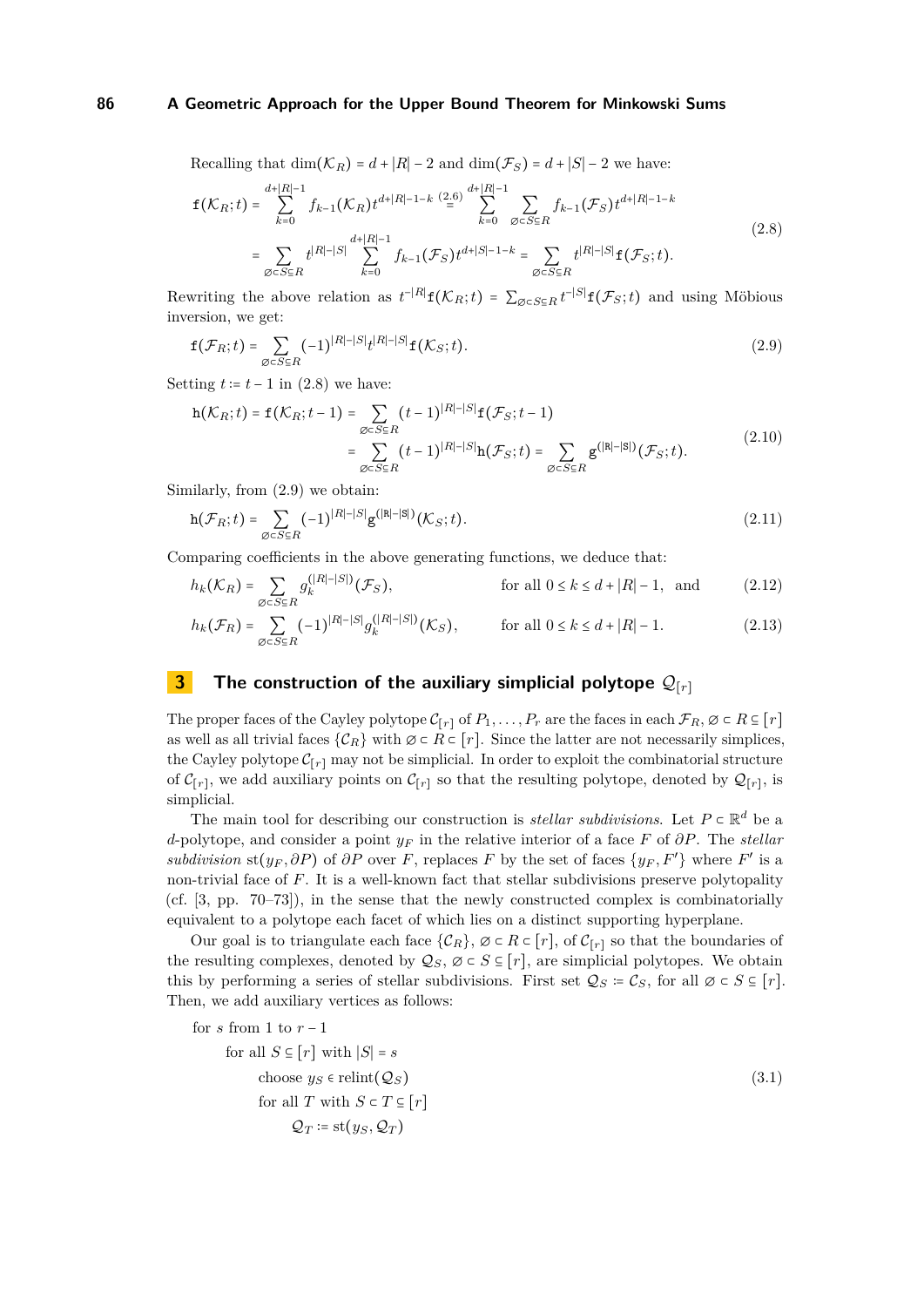#### **M. I. Karavelas and E. Tzanaki 87** and 87 and 87 and 87 and 87 and 87 and 87 and 87 and 87 and 87 and 87 and 87

The recursive step of the previous definition is well defined due to the fact that for any fixed *s*, the order in which we add the auxiliary points *y<sup>S</sup>* is independent of the *S* chosen, since the relative interiors of all  $Q_S$  with  $|S| = s$  are pairwise disjoint. At the end of the *s*-th iteration, the faces of each  $\mathcal{Q}_T$  of dimension less than  $d + s - 1$  are simplices. At the end of the iterative procedure above, and in view of the fact that stellar subdivisions preserve polytopality, the above construction results in simplicial  $(d+|R|-1)$ -polytopes  $\mathcal{Q}_R$ , for all  $\emptyset \subset R \subseteq [r]$ .

The next lemma shows how the iterated stellar subdivisions performed in [\(3.1\)](#page-5-3) are captured in the enumerative structure of  $\mathcal{Q}_R$ .

#### **► Lemma 3.1.** *For all*  $\emptyset \subset R \subseteq [r]$  *we have:*

$$
\mathbf{f}(\partial \mathcal{Q}_R; t) = \mathbf{f}(\mathcal{F}_R; t) + \sum_{\emptyset \subset S \subset R} \sum_{i=0}^{|R| - |S|} i! \, S_{|R| - |S| + 1}^{i+1} t^{|R| - |S| - i} \mathbf{f}(\mathcal{F}_S; t), \tag{3.2}
$$

$$
\mathbf{f}(\partial \mathcal{Q}_R;t) = \mathbf{f}(\mathcal{K}_R;t) + \sum_{\emptyset \subset S \subset R} \sum_{i=0}^{|R| - |S| - 2} (i+1)! S_{|R| - |S|}^{i+1} t^{|R| - |S| - i} \mathbf{f}(\mathcal{K}_S;t), \tag{3.3}
$$

*where*  $S_m^k = \frac{1}{k!} \sum_{i=0}^k (-1)^{k-i} {k \choose i}$  $\binom{k}{i}$ *i*<sup>m</sup>,  $m \geq k \geq 0$ , are the Stirling numbers of the second kind.

The *h*-vector relations stemming from the *f*-vector relations above are the subject of the following lemma.

<span id="page-6-2"></span>I **Lemma 3.2.** *For all* ∅ ⊂ *R* ⊆ [*r*] *we have:*

<span id="page-6-1"></span>
$$
\mathbf{h}(\partial \mathcal{Q}_R; t) = \mathbf{h}(\mathcal{F}_R; t) + \sum_{\emptyset \subset S \subset R} \sum_{j=0}^{|R| - |S| - 1} E^j_{|R| - |S|} t^{j+1} \mathbf{h}(\mathcal{F}_S; t), \tag{3.4}
$$

<span id="page-6-3"></span>
$$
\mathbf{h}(\partial \mathcal{Q}_R; t) = \mathbf{h}(\mathcal{K}_R; t) + \sum_{\emptyset \subset S \subset R} \sum_{j=0}^{|R| - |S| - 1} E^j_{|R| - |S|} t^j \, \mathbf{h}(\mathcal{K}_S; t), \tag{3.5}
$$

*where*  $E_m^k = \sum_{i=0}^k (-1)^i \binom{m+1}{i} (k+1-i)^m$ ,  $m \ge k+1 > 0$ , are the Eulerian numbers.

## <span id="page-6-0"></span>**4 The Dehn-Sommerville equations**

A very important structural property of the Cayley polytope  $\mathcal{C}_R$  is, what we call, the *Dehn-Sommerville equations*. For a single polytope they reduce to the well-known Dehn-Sommerville equations, whereas for two or more summands they relate the *h*-vectors of the sets  $\mathcal{F}_R$  and  $\mathcal{K}_R$ . The Dehn-Sommerville equations for  $\mathcal{C}_R$  are one of the major key ingredients for establishing our upper bounds, as they permit us to reason for the maximality of the elements of  $h(\mathcal{F}_R)$  and  $h(\mathcal{K}_R)$  by considering only the lower halves of these vectors.

 $\blacktriangleright$  **Theorem 4.1** (Dehn-Sommerville equations). Let  $\mathcal{C}_R$  be the Cayley polytope of the *d*-polytopes  $P_i, i \in R$ *. Then, the following relations hold:* 

<span id="page-6-4"></span>
$$
t^{d+|R|-1}\mathbf{h}(\mathcal{F}_R;\frac{1}{t}) = \mathbf{h}(\mathcal{K}_R;t)
$$
\n(4.1)

*or, equivalently,*

$$
h_{d+|R|-1-k}(\mathcal{F}_R) = h_k(\mathcal{K}_R), \qquad 0 \le k \le d+|R|-1. \tag{4.2}
$$

**Proof.** We prove our claim by induction on the size of *R*, the case  $|R| = 1$  being the Dehn-Sommerville equations for a *d*-polytope. We next assume that our claim holds for all  $\emptyset \subset S \subset R$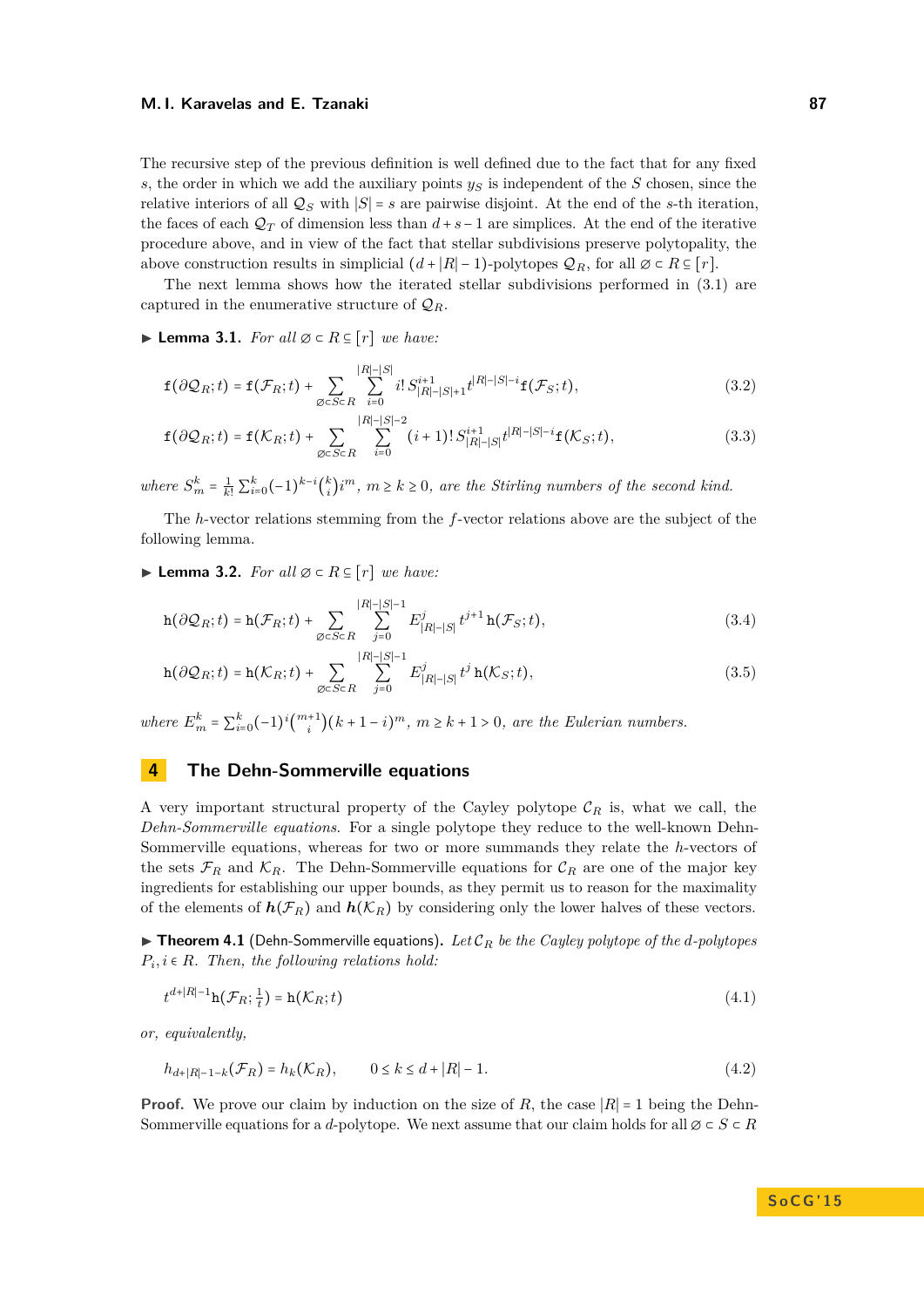and prove it for *R*. The ordinary Dehn-Sommerville relations, written in generating function form, for the (simplicial)  $(d+|R|-1)$ -polytope  $\mathcal{Q}_R$  imply that:

<span id="page-7-1"></span>
$$
\mathbf{h}(\partial \mathcal{Q}_R;t) = t^{d+|R|-1}\mathbf{h}(\partial \mathcal{Q}_R;\frac{1}{t}).
$$
\n(4.3)

In view of relation [\(3.4\)](#page-6-1) of Lemma [3.2,](#page-6-2) the right-hand side of [\(4.3\)](#page-7-1) becomes:

$$
t^{d+|R|-1}\mathbf{h}(\mathcal{F}_R; \frac{1}{t}) + t^{d+|R|-1} \sum_{\emptyset \subset S \subset R} \sum_{j=0}^{|R|-|S|-1} E^j_{|R|-|S|} t^{-j-1} \mathbf{h}(\mathcal{F}_S; \frac{1}{t}). \tag{4.4}
$$

Using relation  $(3.5)$ , along with the induction hypothesis, the left-hand side of  $(4.3)$  becomes:

$$
\mathbf{h}(\mathcal{K}_R; t) + \sum_{\emptyset \in S \subset R} \sum_{j=0}^{|R| - |S| - 1} E^j_{|R| - |S|} t^j \mathbf{h}(\mathcal{K}_S; t) \tag{4.5}
$$

<span id="page-7-4"></span><span id="page-7-3"></span><span id="page-7-2"></span>
$$
= \mathbf{h}(\mathcal{K}_R; t) + \sum_{\emptyset \subset S \subset R} \sum_{j=0}^{|R| - |S| - 1} E^j_{|R| - |S|} t^{|R| - |S| - j - 1} \mathbf{h}(\mathcal{K}_S; t) \tag{4.6}
$$

<span id="page-7-5"></span>
$$
= \mathbf{h}(\mathcal{K}_R; t) + \sum_{\emptyset \subset S \subset R} \sum_{j=0}^{|R|-|S|-1} E_{|R|-|S|}^j t^{|R|-|S|-j-1} t^{d+|S|-1} \mathbf{h}(\mathcal{F}_S; \frac{1}{t})
$$
  
= 
$$
\mathbf{h}(\mathcal{K}_R; t) + \sum_{\emptyset \subset S \subset R} \sum_{j=0}^{|R|-|S|-1} E_{|R|-|S|}^j t^{d+|R|-j-2} \mathbf{h}(\mathcal{F}_S; \frac{1}{t}),
$$
 (4.7)

where to go from [\(4.5\)](#page-7-2) to [\(4.6\)](#page-7-3) we changed variables and used the well-known symmetry of the Eulerian numbers, namely,  $E_m^k = E_m^{m-k-1}$ , for all  $m \ge k+1 > 0$ .

Now, substituting [\(4.4\)](#page-7-4) and [\(4.7\)](#page-7-5) in [\(4.3\)](#page-7-1), we deduce that  $t^{d+|R|-1} \mathbf{h}(\mathcal{F}_R; \frac{1}{t}) = \mathbf{h}(\mathcal{K}_R; t)$ , which is, coefficient-wise, equivalent to  $(4.2)$ .

# <span id="page-7-0"></span>**5 The recurrence relation for**  $h(\mathcal{F}_R)$

The subject of this section is the generalization, for the *h*-vector of  $\mathcal{F}_R$ ,  $\emptyset \subset R \subseteq [r]$ , of the recurrence relation

<span id="page-7-8"></span><span id="page-7-6"></span>
$$
(k+1)h_{k+1}(\partial P) + (d-k)h_k(\partial P) \le nh_k(\partial P), \quad 0 \le k \le d-1,
$$
\n
$$
(5.1)
$$

that holds true for any simplicial *d*-polytope  $P \subset \mathbb{R}^d$ . This is the content of the next theorem.

<span id="page-7-9"></span>**► Theorem 5.1** (Recurrence inequality). For any  $\emptyset \subset R \subseteq [r]$  we have:

$$
h_{k+1}(\mathcal{F}_R) \le \frac{n_R - d - |R| + 1 + k}{k+1} h_k(\mathcal{F}_R) + \sum_{i \in R} \frac{n_i}{k+1} g_k(\mathcal{F}_{R \setminus \{i\}}), \qquad 0 \le k \le d + |R| - 2, \tag{5.2}
$$

*where:* (1)  $n_R = \sum_{i \in R} n_i$ , and, (2)  $q_k(\mathcal{F}_\emptyset) = q_k(\emptyset) = 0$ , for all k.

**Sketch of proof.** To prove the inequality in the statement of the theorem, we generalize McMullen's steps in the proof of his Upper Bound theorem [\[14\]](#page-14-4).

Our starting point is relation [\(5.1\)](#page-7-6) applied to the simplicial  $(d+|R|-1)$ -polytope  $\mathcal{Q}_R$ , expressed in terms of generating functions:

<span id="page-7-7"></span>
$$
(d+|R|-1)\mathbf{h}(\partial\mathcal{Q}_R;t) + (1-t)\mathbf{h}'(\partial\mathcal{Q}_R;t) = \sum_{v \in \text{vert}(\partial\mathcal{Q}_R)} \mathbf{h}(\partial\mathcal{Q}_R/v;t).
$$
(5.3)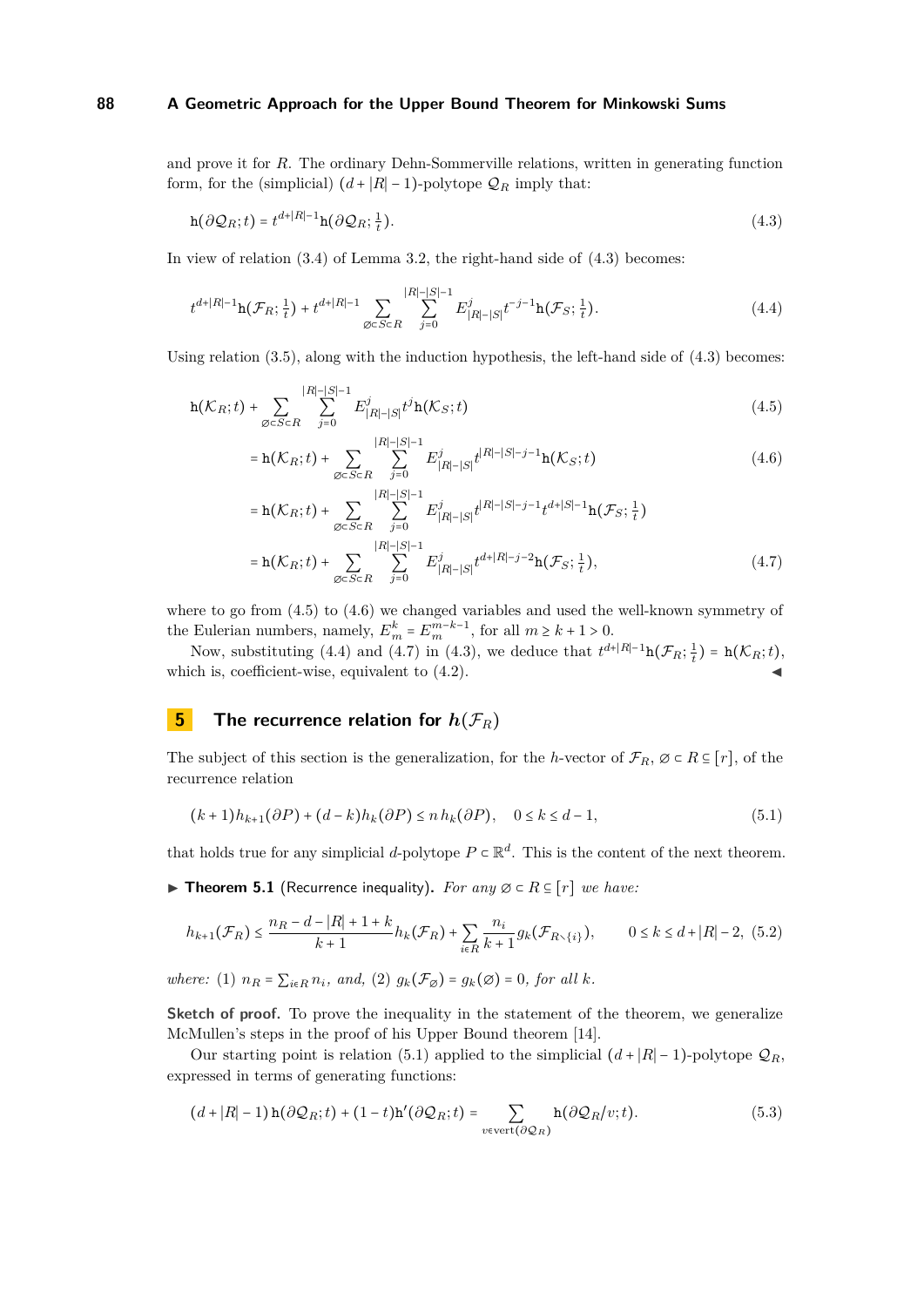Exploiting the combinatorial structure of  $\mathcal{Q}_R$  in order to express: (1)  $h(\partial \mathcal{Q}_R)$  in terms of *h*( $\mathcal{F}_S$ ), ∅ ⊂ *S* ⊆ *R*, and (2) *h*( $\partial \mathcal{Q}_R/v$ ) in terms of *h*( $\mathcal{F}_S/v$ ), ∅ ⊂ *S* ⊆ *R*, and *h*( $\mathcal{F}_S$ ), ∅ ⊂ *S* ⊂ *R*, relation [\(5.3\)](#page-7-7) yields:

$$
(d+|R|-1)\mathbf{h}(\mathcal{F}_R;t)+(1-t)\mathbf{h}'(\mathcal{F}_R;t)=\sum_{v\in V_R}\mathbf{h}(\mathcal{F}_R/v;t),
$$

the element-wise form of which is:

$$
(k+1)h_{k+1}(\mathcal{F}_R) + (d+|R|-1-k)h_k(\mathcal{F}_R) = \sum_{v \in V_R} h_k(\mathcal{F}_R/v), \quad 0 \le k \le d+|R|-2.
$$

Noticing that  $h_k(\mathcal{F}_R/v)$  is equal to  $\sum_{\emptyset \subset S \subseteq R} (-1)^{|R|-|S|} \sum_{v \in V_S} g_k^{(|R|-|S|)}$  $\int_k^{(R-|S|)} (\mathcal{K}_S/v)$  (by the Inclusion-Exclusion Principle; see also relations [\(2.12\)](#page-5-4) and [\(2.13\)](#page-5-5)), and using a particular shelling of *∂*Q*R*, we show that:

$$
\sum_{\emptyset \in S \subseteq R} (-1)^{|R| - |S|} \sum_{v \in V_S} g_k^{(|R| - |S|)}(\mathcal{K}_S/v) \leq \sum_{\emptyset \in S \subseteq R} (-1)^{|R| - |S|} \sum_{v \in V_S} g_k^{(|R| - |S|)}(\mathcal{K}_S).
$$

The right-hand side of the above relation simplifies to  $n_R h_k(\mathcal{F}_R) + \sum_{i \in R} n_i g_k(\mathcal{F}_{R \setminus \{i\}})$ , which in turn suggests the following inequality:

$$
(k+1)h_{k+1}(\mathcal{F}_R) + (d+|R|-1-k)h_k(\mathcal{F}_R) \le n_R h_k(\mathcal{F}_R) + \sum_{i \in R} n_i g_k(\mathcal{F}_{R \setminus \{i\}})
$$
(5.4)

that holds true for all  $0 \le k \le d + |R| - 2$ . Solving in terms of  $h_{k+1}(\mathcal{F}_R)$  results in [\(5.2\)](#page-7-8). ◄

# <span id="page-8-0"></span>**6 Upper bounds**

Let  $S_1, \ldots, S_r$  be a partition of a set *S* into *r* sets. We say that  $A \subseteq \bigcup_{1 \leq i \leq r} S_i$  is a *spanning subset of S* if  $A \cap S_i \neq \emptyset$  for all  $1 \leq i \leq r$ .

▶ **Definition 6.1.** Let  $P_i$ ,  $i \in R$ , be *d*-polytopes with vertex sets  $V_i$ ,  $i \in R$ . We say that their Cayley polytope  $\mathcal{C}_R$  is  $R$ *-neighborly* if every spanning subset of  $\bigcup_{i\in R}V_i$  of size  $|R|\leq \ell \leq \lfloor \frac{d+|R|-1}{2}\rfloor$  $\frac{n-1}{2}$ is a face of  $\mathcal{C}_R$  (or, equivalently, a face of  $\mathcal{F}_R$ ). We say that the Cayley polytope  $\mathcal{C}_R$  is *Minkowski-neighborly* if, for every  $\emptyset \subset S \subseteq R$ , the Cayley polytope  $\mathcal{C}_S$  is *S*-neighborly.

The following lemma characterizes *R*-neighborly Cayley polytopes in terms of the *f*- and *h*-vector of  $\mathcal{F}_R$ .

I **Lemma 6.2.** *The following are equivalent:*

**(i)** C*<sup>R</sup> is R-neighborly,*

**(ii)**  $f_{\ell-1}(\mathcal{F}_R) = \sum_{\emptyset \subset S \subseteq R} (-1)^{|R| - |S|} {n_S \choose \ell}$ , for all  $0 \le \ell \le \lfloor \frac{d + |R| - 1}{2}$  $\frac{n-1}{2}$ ,

(iii)  $h_{\ell}(\mathcal{F}_R) = \sum_{\emptyset \in S \subseteq R} (-1)^{|R| - |S|} {n_S - d - |R| + \ell \choose \ell}, \text{ for all } 0 \le \ell \le \lfloor \frac{d + |R| - 1}{2}$  $\frac{n-1}{2}$ , *where*  $n_i$  *is the number of vertices of*  $P_i$  *and*  $n_S = \sum_{i \in S} n_i$ *.* 

From the recurrence relation in Theorem [5.1](#page-7-9) we arrive at the following theorem. The proof is by induction on *k*.

<span id="page-8-1"></span>**► Theorem 6.3.** *For any*  $\emptyset \subset R \subseteq [r]$  *and*  $0 \le k \le d + |R| - 1$ *, we have:* 

$$
g_k(\mathcal{F}_R) \le \sum_{\emptyset \subset S \subseteq R} (-1)^{|R| - |S|} \binom{n_S - d - |R| - 1 + k}{k}, \quad \text{and} \tag{6.1}
$$

$$
h_k(\mathcal{F}_R) \le \sum_{\emptyset \subset S \subseteq R} (-1)^{|R|-|S|} \binom{n_S - d - |R| + k}{k},\tag{6.2}
$$

*where*  $n_S = \sum_{i \in S} n_i$ *. Equalities hold for all*  $0 \leq k \leq \left\lfloor \frac{d + |R| - 1}{2} \right\rfloor$  $\frac{R_{1}-1}{2}$  *if and only if the Cayley polytope* C*<sup>R</sup> is R-neighborly.*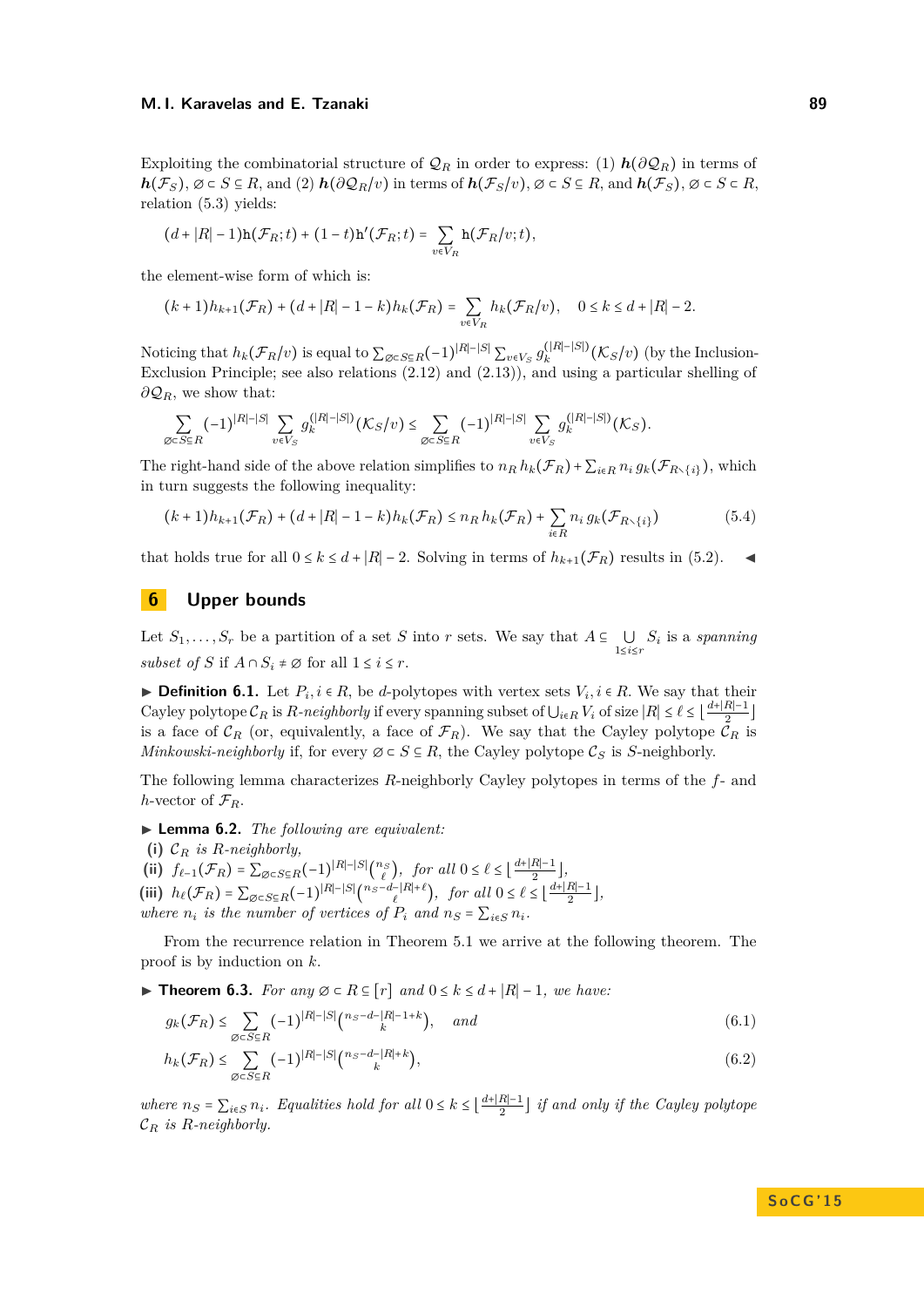Before proceeding with proving upper bounds for the *h*-vectors of  $\mathcal{F}_R$  and  $\mathcal{K}_R$  we need to define the following functions.

<span id="page-9-3"></span>**► Definition 6.4.** Let  $d \geq 2$ ,  $\emptyset \subset R \subseteq [r]$ ,  $m \geq 0$ ,  $0 \leq k \leq d + |R| - 1$ , and  $n_i \in \mathbb{N}$ ,  $i \in R$ , with  $n_i \geq d+1$ . We define the functions  $\Phi_{k,d}^{(m)}(n_R)$  and  $\Psi_{k,d}(n_R)$  via the following conditions: **1.**  $\Phi_{k,d}^{(0)}(n_R) = \sum_{\emptyset \subset S \subseteq R} (-1)^{|R| - |S|} {n_S - d - |R| + k \choose k}, 0 \le k \le \left\lfloor \frac{d + |R| - 1}{2} \right\rfloor$  $\frac{n-1}{2}$ ,

**2.**  $\Phi_{k,d}^{(m)}(n_R) = \Phi_{k,d}^{(m-1)}(n_R) - \Phi_{k-1,d}^{(m-1)}(n_R), m > 0,$ 

3. 
$$
\Psi_{k,d}(\boldsymbol{n}_R)=\sum_{\varnothing\in S\subseteq R}\Phi_{k,d}^{(|R|-|S|)}(\boldsymbol{n}_S),
$$

4. 
$$
\Phi_{k,d}^{(0)}(\boldsymbol{n}_R) = \Psi_{d+|R|-1-k,d}(\boldsymbol{n}_R),
$$

where  $n_R$  stands for the |*R*|-dimensional vector whose elements are the values  $n_i$ ,  $i \in R$ .

Notice that  $\Phi_{k,d}^{(0)}(n_R)$  and  $\Psi_{k,d}(n_R)$  are well defined, though in a recursive manner (in the size of *R*), since for any  $k > \lfloor \frac{d+|R|-1}{2}$  $\frac{R_{1}-1}{2}$ , we have:

<span id="page-9-0"></span>
$$
\Phi_{k,d}^{(0)}(\boldsymbol{n}_{R}) = \Psi_{d+|R|-1-k,d}(\boldsymbol{n}_{R}) = \sum_{\emptyset \subset S \subseteq R} \Phi_{d+|R|-1-k,d}^{(|R|-|S|)}(\boldsymbol{n}_{S})
$$
\n
$$
= \Phi_{d+|R|-1-k,d}^{(0)}(\boldsymbol{n}_{R}) + \sum_{\emptyset \subset S \subset R} \Phi_{d+|R|-1-k,d}^{(|R|-|S|)}(\boldsymbol{n}_{S})
$$
\n
$$
= \sum_{\emptyset \subset S \subseteq R} (-1)^{|R|-|S|} {n_{S-k-1} \choose d+|R|-1-k} + \sum_{\emptyset \subset S \subset R} \Phi_{d+|R|-1-k,d}^{(|R|-|S|)}(\boldsymbol{n}_{S}), \tag{6.3}
$$

where the second sum in [\(6.3\)](#page-9-0) is to be understood as 0 when  $|R| = 1$ . In other words,  $\Phi_{k,d}^{(0)}(n_R)$ , and, thus, also  $\Phi_{k,d}^{(m)}(n_R)$  for any  $m > 0$ , is fully defined for some *R* and any *k*, once we know the values  $\Phi_{k,d}^{(\ell)}(\boldsymbol{n}_S)$  for all  $\emptyset \subset S \subset R$ , for all  $0 \leq k \leq d + |S| - 1$ , and for all 1 ≤  $\ell$  ≤ |R| − 1. Moreover, it is easy to verify that  $\Phi_{k,d}^{(0)}(n_R)$  satisfies the following recurrence relation:

$$
\Phi_{k+1,d}^{(0)}(\boldsymbol{n}_R) = \frac{n_R - d - |R| + k + 1}{k+1} \Phi_{k,d}^{(0)}(\boldsymbol{n}_R) + \sum_{i \in R} \frac{n_i}{k+1} \Phi_{k,d}^{(1)}(\boldsymbol{n}_{R \setminus \{i\}}), \quad 0 \le k < \lfloor \frac{d + |R| - 1}{2} \rfloor. \tag{6.4}
$$

The next theorem provides upper bounds for the *h*-vectors of  $\mathcal{F}_R$  and  $\mathcal{K}_R$ , as well as necessary and sufficient conditions for these upper bounds to be attained.

<span id="page-9-2"></span>**► Theorem 6.5.** *For all*  $0 \le k \le d + |R| - 1$ *, we have:* 

- **(i)**  $h_k(\mathcal{F}_R) \leq \Phi_{k,d}^{(0)}(n_R)$ ,
- (ii)  $h_k(\mathcal{K}_R) \leq \Psi_{k,d}(n_R)$ .

*Equalities hold for all k if and only if the Cayley polytope* C*<sup>R</sup> is Minkowski-neighborly.*

**Proof.** To prove the upper bounds we use recursion on the size of ∣*R*∣. For ∣*R*∣ = 1, the result for both  $h_k(\mathcal{F}_R)$  and  $h_k(\mathcal{K}_R)$  comes from the UBT for *d*-polytopes. For  $|R| > 1$ , we assume that the bounds hold for all *S* with  $\emptyset \subset S \subset R$ , and for all *k* with  $0 \leq k \leq d + |S| - 1$ . Furthermore, the upper bound for  $h_k(\mathcal{F}_R)$  for  $k \leq \lfloor \frac{d+|R|-1}{2} \rfloor$  $\frac{R_{1}-1}{2}$  is immediate from Theorem [6.3.](#page-8-1) To prove the upper bound for  $h_k(\mathcal{K}_R)$ ,  $0 \le k \le \lfloor \frac{d+|R|-1}{2}$  $\frac{R_{1}-1}{2}$ , we use the following expansion for  $h_k(\mathcal{K}_R)$  (cf. [\[1,](#page-14-0) Lemma 5.14]):

<span id="page-9-1"></span>
$$
h_k(\mathcal{K}_R) = \sum_{j=0}^{\lfloor \frac{|R|}{2} \rfloor} \sum_{s=c-2j-1}^{|R|-2j} \sum_{\substack{S \subseteq R \\ |S|=s}} { |R| - s \choose 2j} \left( h_{k-2j}(\mathcal{F}_S) - \frac{1}{2j+1} \sum_{i \in S} h_{k-2j-1}(\mathcal{F}_{S \setminus \{i\}}) \right) + \sum_{j=0}^{\lfloor \frac{|R|}{2} \rfloor} \sum_{\substack{S \subseteq R \\ |S|=c-2j+1}} { |R| - |S| \choose 2j} \left( h_{k-2j}(\mathcal{F}_S) - \frac{1}{2j+1} \sum_{i \in S} h_{k-2j-1}(\mathcal{F}_{S \setminus \{i\}}) \right),
$$
\n(6.5)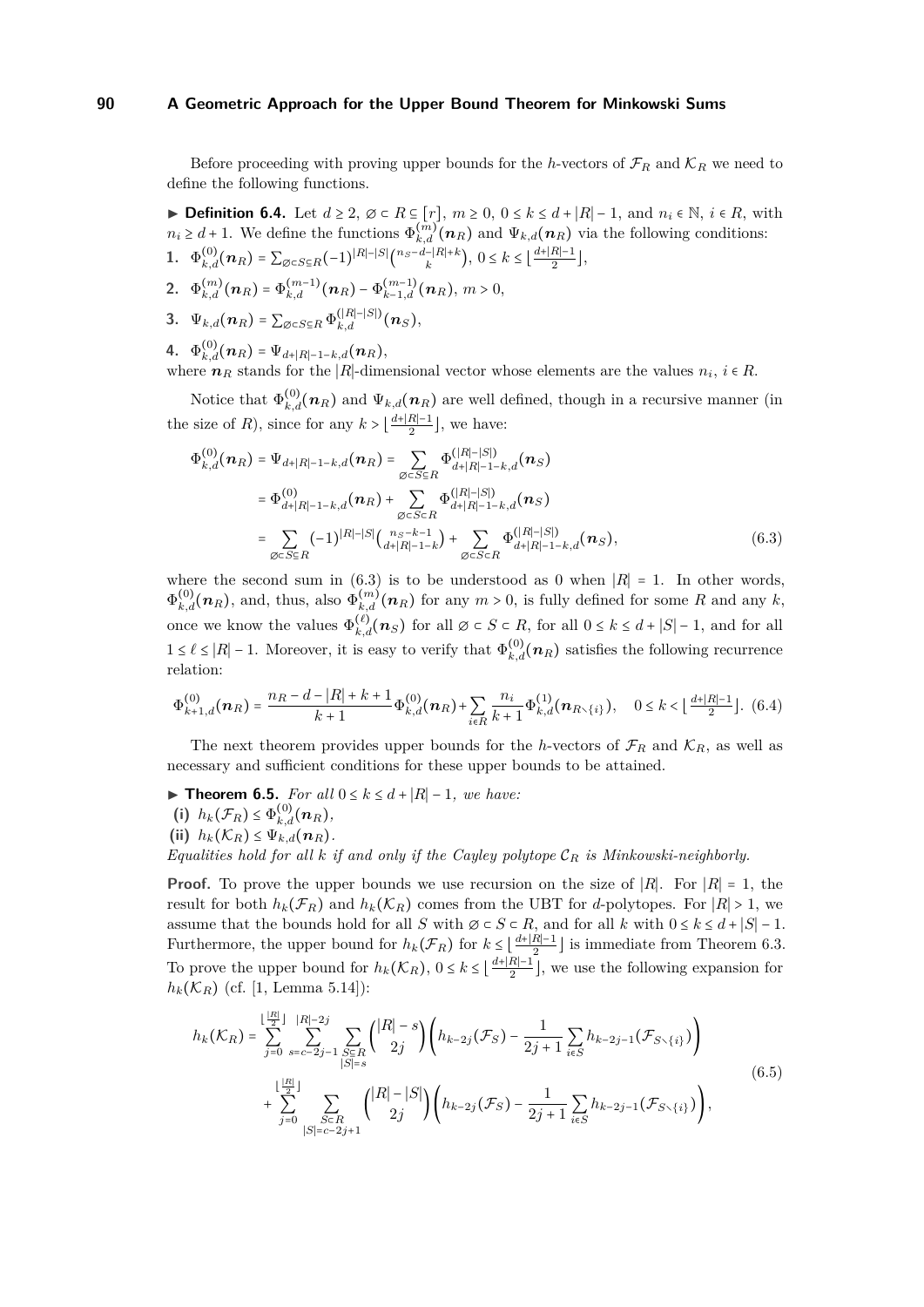where *c* depends on *k*, *d* and |*R*|. Under the assumption that  $r < d$ , it is easy to show that:

<span id="page-10-0"></span>
$$
h_{k-2j}(\mathcal{F}_S) - \frac{1}{2j+1} \sum_{i \in S} h_{k-2j-1}(\mathcal{F}_{S \setminus \{i\}}) \leq \Phi_{k-2j,d}^{(0)}(\mathbf{n}_S) - \frac{1}{2j+1} \sum_{i \in S} \Phi_{k-2j-1,d}^{(0)}(\mathbf{n}_{S \setminus \{i\}}). \tag{6.6}
$$

Substituting the upper bound from  $(6.6)$  in  $(6.5)$ , and reversing the derivation logic for  $(6.5)$ , we deduce that  $h_k(\mathcal{K}_R) \leq \Psi_{k,d}(n_R)$ .

For  $k > \left\lfloor \frac{d+|R|-1}{2} \right\rfloor$  $\frac{R|-1}{2}$  we have:

$$
h_k(\mathcal{F}_R) = h_{d+|R|-1-k}(\mathcal{K}_R) \leq \Psi_{d+|R|-1-k,d}(\boldsymbol{n}_R) = \Phi_{k,d}^{(0)}(\boldsymbol{n}_R), \text{ and,}
$$
  

$$
h_k(\mathcal{K}_R) = h_{d+|R|-1-k}(\mathcal{F}_R) \leq \Phi_{d+|R|-1-k,d}^{(0)}(\boldsymbol{n}_R) = \Psi_{k,d}(\boldsymbol{n}_R).
$$

The necessary and sufficient conditions are easy consequences of the equality claim in Theorem [6.3.](#page-8-1)

For any  $d \geq 2$ ,  $\emptyset \subset R \subseteq [r]$ ,  $0 \leq k \leq d + |R| - 1$ , and  $n_i \in \mathbb{N}$ ,  $i \in R$ , with  $n_i \geq d + 1$ , let

$$
\Xi_{k,d}(\boldsymbol n_R) = \sum_{\varnothing\in S\subseteq R} (-1)^{|R|-|S|} f_k\big(C_{d+|R|-1}(n_S)\big) + \sum_{i=0}^{\lfloor\frac{d+|R|-2}{2}\rfloor} {i\choose k-d-|R|+1+i}\sum_{\varnothing\in S\subset R} \Phi_{i,d}^{(|R|-|S|)}(\boldsymbol n_S),
$$

where  $C_{\delta}(n)$  stands for the cyclic  $\delta$ -polytope with *n* vertices. It is straightforward to verify that for  $0 \leq k \leq \left\lfloor \frac{d + |R| - 1}{2} \right\rfloor$  $\frac{R|-1}{2}$ ,  $\Xi_{k,d}(n_R)$  simplifies to  $\sum_{\emptyset \in S \subseteq R} (-1)^{|R|-|S|} \binom{n_S}{k}$ . We are finally ready to state and prove the main result of the paper.

<span id="page-10-5"></span> $\blacktriangleright$  **Theorem 6.6.** Let  $P_1, \ldots, P_r$  be *r d*-polytopes,  $r < d$ , with  $n_1, \ldots, n_r$  vertices respectively. *Then, for all*  $1 \leq k \leq d$ *, we have:* 

 $f_{k-1}(P_{[r]})$  ≤  $\Xi_{k+r,d}(n_{[r]})$ *.* 

*Equality holds for all*  $0 \leq k \leq d$  *if and only if the Cayley polytope*  $C_{[r]}$  *of*  $P_1, \ldots, P_r$  *is Minkowski-neighborly.*

**Proof.** We start by recalling that:

$$
f_{k-1}(\mathcal{F}_{[r]}) = \sum_{i=0}^{d+r-1} {d+r-1-i \choose k-i} h_i(\mathcal{F}_{[r]}).
$$

In view of Theorem [6.5,](#page-9-2) the above expression is bounded from above by:

$$
\sum_{i=0}^{\lfloor \frac{d+r-1}{2} \rfloor} {d+r-1-i \choose k-i} \Phi_{i,d}^{(0)}(\boldsymbol{n}_{[r]}) + \sum_{i=\lfloor \frac{d+r-1}{2} \rfloor+1}^{d+r-1} {d+r-1-i \choose k-i} \Phi_{i,d}^{(0)}(\boldsymbol{n}_{[r]})
$$
(6.7)

<span id="page-10-1"></span>
$$
= \sum_{i=0}^{\lfloor \frac{d+r-1}{2} \rfloor} {d+r-1-i \choose k-i} \Phi_{i,d}^{(0)}(\boldsymbol{n}_{[r]}) + \sum_{i=0}^{\lfloor \frac{d+r-2}{2} \rfloor} {i \choose k-d-r+1+i} \sum_{\emptyset \subset R \subseteq [r]} \Phi_{i,d}^{(r-|R|)}(\boldsymbol{n}_R)
$$
(6.8)

<span id="page-10-2"></span>
$$
= \sum_{i=0}^{\frac{d+r-1}{2}} \binom{d+r-1-i}{k-i} + \binom{i}{k-d-r+1+i} \sum_{\emptyset \subset R \subseteq [r]} (-1)^{r-|R|} \binom{n_R-d-r+i}{i} + \sum_{i=0}^{\lfloor \frac{d+r-2}{2} \rfloor} \binom{i}{k-d-r+1+i} \sum_{\emptyset \subset R \subseteq [r]} \Phi_{i,d}^{(r-|R|)}(n_R)
$$
(6.9)

<span id="page-10-4"></span><span id="page-10-3"></span>
$$
= \sum_{\varnothing\subset R\subseteq [r]} (-1)^{r-|R|} f_k(C_{d+r-1}(n_R)) + \sum_{i=0}^{\lfloor\frac{d+r-2}{2}\rfloor} {j \choose k-d-r+1+i} \sum_{\varnothing\subset R\subseteq [r]} \Phi_{i,d}^{(r-|R|)}(\boldsymbol{n}_R), \quad (6.10)
$$

where to go: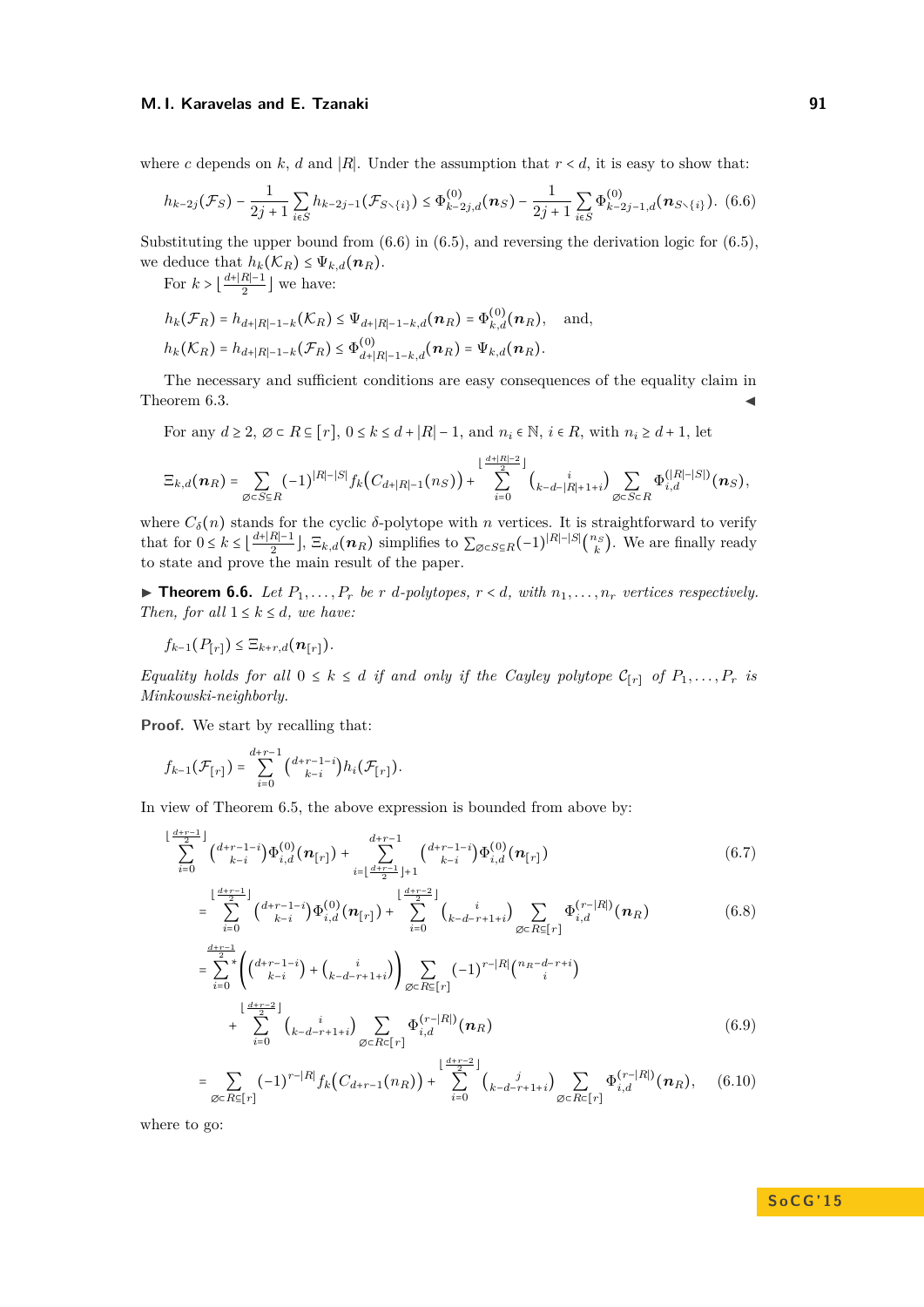- from [\(6.7\)](#page-10-1) to [\(6.8\)](#page-10-2) we changed the variable of the second sum from *i* to  $d + r 1 i$ , and used conditions 3 and 4 of Definition [6.4,](#page-9-3)
- from [\(6.8\)](#page-10-2) to [\(6.9\)](#page-10-3) we wrote the explicit expression of  $\Phi_{i,d}^{(0)}(\mathbf{n}_{[r]})$  from relation [\(6.3\)](#page-9-0), ÷
- from [\(6.9\)](#page-10-3) to [\(6.10\)](#page-10-4) we used that the number of  $(k-1)$ -faces of a cyclic  $\delta$ -polytope with *n*

vertices is  $\sum_{i=0}^{*\frac{\delta}{2}} \left( \binom{\delta-i}{k-i} + \binom{i}{k-i} \right)$  $\binom{i}{k-\delta+i}$   $\binom{n-\delta-1+i}{i}$ , where *δ* 2 ∑ ∗  $\sum_{i=0}^{k} T_i$  denotes the sum of the elements  $T_0, T_1, \ldots, T_{\lfloor \frac{\delta}{2} \rfloor}$  where the last term is halved if  $\delta$  is even.

Finally, observing that the expression in [\(6.10\)](#page-10-4) is nothing but  $\Xi_{k,d}(\mathbf{n}_{[r]})$ , and recalling that  $f_{k-1}(\mathcal{F}_{[r]}) = f_{k-r}(P_{[r]})$ , we arrive at the upper bound in the statement of the theorem. The equality claim is immediate from Theorem [6.5.](#page-9-2)

## <span id="page-11-0"></span>**7 Tight bound construction**

In this section we show that the bounds in Theorem [6.6](#page-10-5) are tight. Before getting into the technical details, we outline our approach. We start by considering the  $(d-r+1)$ -dimensional moment curve, which we embed in  $r$  distinct subspaces of  $\mathbb{R}^d$ . We consider the  $r$  copies of the  $(d-r+1)$ -dimensional moment curve as different curves, and we perturb them appropriately, so that they become *d*-dimensional moment-like curves. The perturbation is controlled via a non-negative parameter  $\zeta$ , which will be chosen appropriately. We then choose points on these *r* moment-like curves, all parameterized by a positive parameter *τ*, which will again be chosen appropriately. These points are the vertices of *r d*-polytopes  $P_1, P_2, \ldots, P_r$ , and we show that, for all  $\emptyset \subset R \subseteq [r]$ , the number of  $(k-1)$ -faces of  $\mathcal{F}_R$ , where  $|R| \leq k \leq \lfloor \frac{d+|R|-1}{2}$  $rac{R|-1}{2},$ becomes equal to  $\Xi_{k,d}(n_R)$  for small enough positive values of  $\zeta$  and  $\tau$ . Our construction produces *projected prodsimplicial-neighborly* polytopes (cf. [\[13\]](#page-14-10)). For *ζ* = 0 our polytopes are essentially the same as those in [\[13,](#page-14-10) Theorem 2.6], while for  $\zeta > 0$  we get *deformed* versions of those polytopes. The positivity of *ζ* allows us to ensure the tightness of the upper bound on  $f_k(P_{[r]})$ , not only for small, but also for large values of *k*.

At a more technical level, the proof that  $f_{k-1}(\mathcal{F}_R) = \Xi_{k,d}(n_R)$ , for all  $|R| \leq k \leq \lfloor \frac{d+|R|-1}{2}$  $\frac{n-1}{2}$ , is performed in two steps. We first consider the cyclic  $(d - r + 1)$ -polytopes  $\hat{P}_1, \ldots, \hat{P}_r$ , embedded in appropriate subspaces of  $\mathbb{R}^d$ . The  $\hat{P}_i$ 's are the *unperturbed*, with respect to  $\zeta$ , versions of the *d*-polytopes  $P_1, P_2, \ldots, P_r$  (i.e., the polytope  $\hat{P}_i$  is the polytope we get from  $P_i$ , when we set  $\zeta$  equal to zero). For each  $\emptyset \subset R \subseteq [r]$  we denote by  $\hat{\mathcal{C}}_R$  the Cayley polytope of  $\hat{P}_i, i \in R$ , seen as a polytope in  $\mathbb{R}^d$ , and we focus on the set  $\hat{\mathcal{F}}_R$  of its mixed faces. Recall that the polytopes  $\hat{P}_i, i \in R$ , are parameterized by the parameter  $\tau$ ; we show that there exists a sufficiently small positive value  $\tau^*$  for  $\tau$ , for which the number of  $(k-1)$ -faces of  $\hat{\mathcal{F}}_R$  is equal to  $\Xi_{k,d}(n_R)$  for all  $|R| \leq k \leq \lfloor \frac{d+|R|-1}{2}$  $\frac{R-1}{2}$ . For  $\tau$  equal to  $\tau^*$ , we consider the polytopes  $P_1, P_2,$  $\ldots$ ,  $P_r$  (with  $\tau$  set to  $\tau^*$ ), and show that for sufficiently small  $\zeta$  (denoted by  $\zeta^{\Diamond}$ ),  $f_{k-1}(\mathcal{F}_R)$ is equal to  $\Xi_{k,d}(n_R)$ .

In the remainder of this section we describe our construction in detail. For each  $1 \le i \le r$ , we define the  $d$ -dimensional moment-like curve<sup>[2](#page-11-1)</sup>:

$$
\gamma_i(t;\zeta) = (\zeta t^{d-r+2}, \dots, \zeta t^{d-r+i}, t, \zeta t^{d-r+i+2}, \dots, \zeta t^{d+1}, t^2, \dots, t^{d-r+1}),
$$

and the *d*-polytope

<span id="page-11-1"></span><sup>&</sup>lt;sup>2</sup> The curve  $\gamma_i(t;\zeta), \zeta > 0$ , is the image under an invertible linear transformation, of the curve  $\hat{\gamma}_i(t)$  $(t, t^2, \ldots, t^{d-r+i}, t^{d-r+i+2}, \ldots, t^{d+1})$ . Polytopes whose vertices are *n* distinct points on this curve are combinatorially equivalent to the cyclic *d*-polytope with *n* vertices.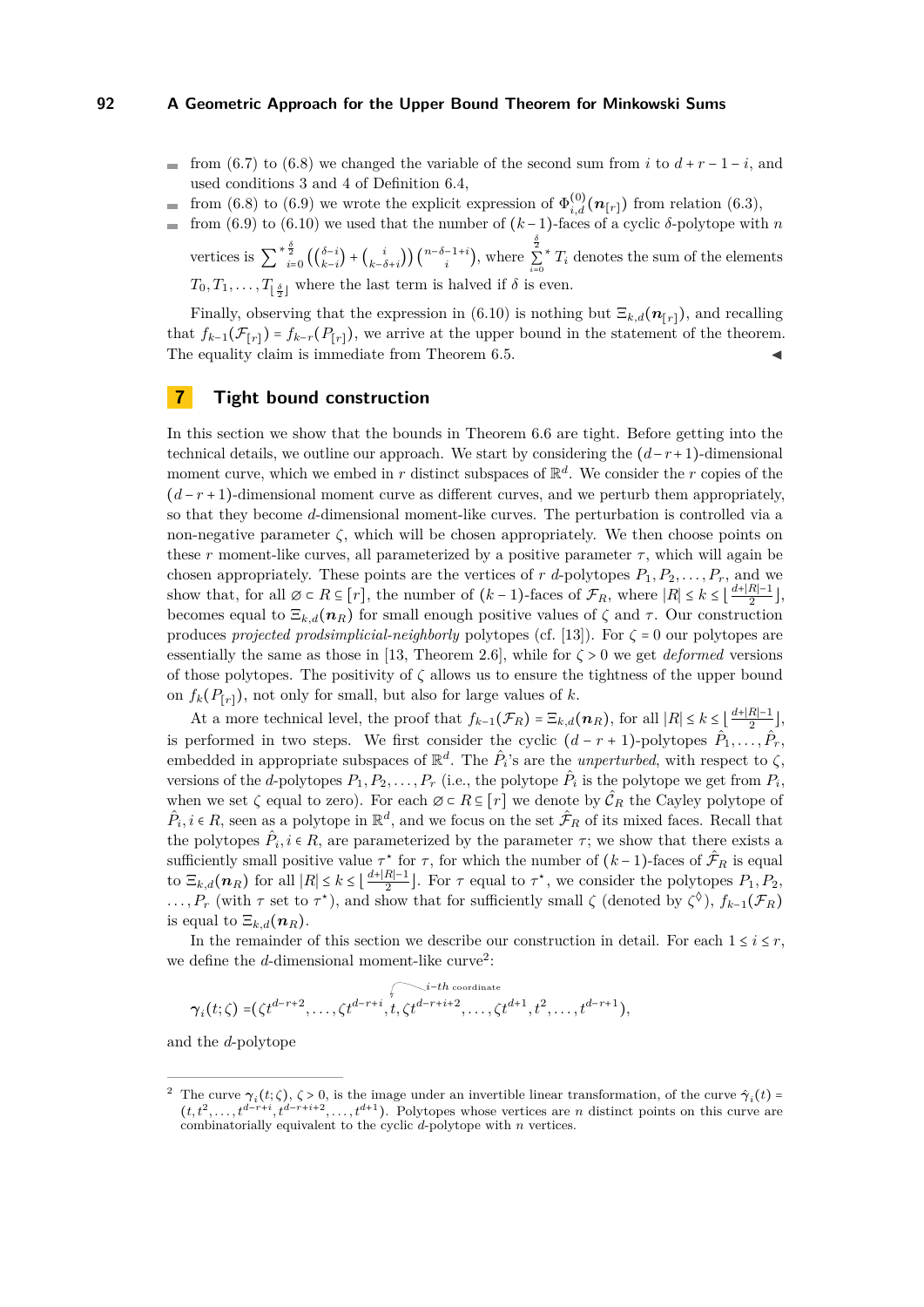<span id="page-12-2"></span>
$$
P_i \coloneqq \text{conv}\left(\{\gamma_i(y_{i,1};\zeta),\ldots,\gamma_i(y_{i,n_i};\zeta)\}\right),\tag{7.1}
$$

where the parameters  $y_{i,j}$  belong to the sets  $Y_i = \{y_{i,1}, \ldots, y_{i,n_i}\}, 1 \le i \le r$ , whose elements are determined as follows. Choose

 $n_{r}$  + *d* + *r* arbitrary real numbers  $x_{i,j}$  and  $M_s$ , such that:

- $= 0 < x_{i,1} < x_{i,1} + \epsilon < x_{i,2} < x_{i,2} + \epsilon < \cdots < x_{i,n_i} + \epsilon$ , for 1 ≤ *i* ≤ *r* − 1,
- $0 < x_{r,1} < x_{r,1} + \epsilon < x_{r,2} < x_{r,2} + \epsilon < \cdots < x_{r,n_r} + \epsilon < M'_1 < \cdots < M'_{d+r}$
- where  $\epsilon > 0$  is sufficiently small and  $x_{i,n_i} < x_{i+1,1}$  for all *i*, and

*r* non-negative integers  $\beta_1, \beta_2, \ldots, \beta_r$ , such that  $\beta_1 > \beta_2 > \cdots > \beta_{r-1} > \beta_r \ge 0$ . We then set  $y_{i,j} = x_{i,j}\tau^{\beta_i}$ ,  $\tilde{y}_{i,j} = (x_{i,j} + \epsilon)\tau^{\beta_i}$  and  $M_i := M'_i\tau^{\beta_r}$ , where  $\tau$  is a positive parameter. The  $y_{i,j}$ 's,  $\tilde{y}_{i,j}$ 's and  $M_i$ 's are used to define determinants whose value is positive for a small enough value of  $\tau$ . The positivity of these determinants is crucial in defining supporting hyperplanes for the Cayley polytopes  $\hat{\mathcal{C}}_R$  and  $\mathcal{C}_R$  in Lemmas [7.1](#page-12-0) and [7.2](#page-13-0) below.

Next, for each  $1 \le i \le r$ , we define  $\hat{P}_i := \lim_{\zeta \to 0^+} P_i$ . Clearly, each  $\hat{P}_i$  is a cyclic  $(d - r + 1)$ polytope embedded in the  $(d - r + 1)$ -flat  $F_i$  of  $\mathbb{R}^d$ , where  $F_i = \{x_j = 0 \mid 1 \le j \le r \text{ and } j \ne i\}.$ The following lemma establishes the first step towards our construction.

<span id="page-12-0"></span>**Lemma 7.1.** *There exists a sufficiently small positive value*  $\tau^*$  *for*  $\tau$ *, such that, for any*  $\emptyset \subset R \subseteq [r]$ , the set of mixed faces  $\hat{\mathcal{F}}_R$  of the Cayley polytope of the polytopes  $\hat{P}_1, \ldots, \hat{P}_r$ *constructed above, has*

$$
f_{k-1}(\hat{\mathcal{F}}_R)=\Xi_{k,d}(\boldsymbol{n}_R),\quad |R|\leq k\leq \lfloor\frac{d+|R|-1}{2}\rfloor.
$$

**Proof.** Let  $\mathcal{U}_i$  be the set of vertices of  $\hat{P}_i$  for  $1 \leq i \leq r$  and set  $\mathcal{U} := \cup_{i=1}^r \mathcal{U}_i$ . The objective in the proof is, for each  $\emptyset \subset R \subseteq [r]$  and each spanning subset *U* of the partition  $\mathsf{U} = \cup_{i \in R} \mathscr{U}_i$ , to exhibit a supporting hyperplane of the  $(d+|R|-1)$ -dimensional Cayley polytope  $\mathcal{C}_R$ , containing exactly the vertices in *U*. In that respect, our approach is similar in spirit to the proof showing, by defining supporting hyperplanes constructed from Vandermonde determinants, that the cyclic *n*-vertex *d*-polytope  $C_d(n)$  is neighborly (see, e.g., [\[17,](#page-14-17) Corollary 0.8]).

In our proof we need to involve the parameter  $\zeta$  before taking the limit  $\zeta \to 0^+$ . This is due to the fact that, when  $\emptyset \subset R \subset [r]$ , the information of the relative position of the polytopes  $\hat{P}_i$ ,  $i \in R$ , is lost if we set  $\zeta = 0$  from the very first step. To describe our construction, we write each spanning subset *U* of U as the disjoint union of non-empty sets  $U_i$ ,  $i \in R$ , where  $U_i = U \cap \mathscr{U}_i$  and  $|U_i| = \kappa_i \leq n_i$ . For this particular *U*, we define the linear equation:

<span id="page-12-1"></span>
$$
H_U(\boldsymbol{x}) = \lim_{\zeta \to 0^+} (-1)^{\frac{|R|(|R|-1)}{2} + \sigma(R)} \zeta^{|R|-r} D_U(\boldsymbol{x}; \zeta), \qquad (7.2)
$$

where  $\mathbf{x} = (x_1, x_2, \dots, x_{d+|R|-1})$ , and  $D_U(\mathbf{x}; \zeta)$  is the  $(d+|R|) \times (d+|R|)$  determinant:

whose first column is  $(1, x)^{\top}$ ,

the next  $\kappa_i$ ,  $i \in R$ , pairs of columns are  $(1, e_{i-1}, \gamma_i(y_{i,j}; \zeta))^{\top}$  and  $(1, e_{i-1}, \gamma_i(\tilde{y}_{i,j}; \zeta))^{\top}$  $\sim$ where  $e_0, \ldots, e_{|R|-1}$  is the standard affine basis of  $\mathbb{R}^{|R|-1}$ ,  $y_{i,j} \in \{y \in Y_i \mid \gamma_i(y;0) \in U_i\}$ , and

the last  $s := d + |R| - 1 - \sum_{i \in R} \kappa_i$  columns are  $(1, e_{|R|-1}, \gamma_{|R|-1}(M_i; \zeta))^{\top}$ ,  $1 \le i \le s$ ; these  $\sim$ columns exist only if *s* > 0.

The quantity  $\sigma(R)$  above is a non-negative integer counting the total number of row swaps required to shift, for all  $j \in [r] \setminus R$ , the  $(|R| + j)$ -th row of  $D_U(x;\zeta)$  to the bottom of the determinant, so that the powers of  $y_{i,j}$  in each column are in increasing order (notice that if  $R \equiv [r]$  no such row swaps are required). Moreover,  $\sigma(R)$  depends only on R and not on the choice of the spanning subset *U* of U.

The equation  $H_U(\boldsymbol{x}) = 0$  is the equation of a hyperplane in  $\mathbb{R}^{d+|R|-1}$  that passes through the points in *U*. We claim that, for any choice of *U*, and for all vertices *u* in  $\mathscr{U} \setminus U$ , we have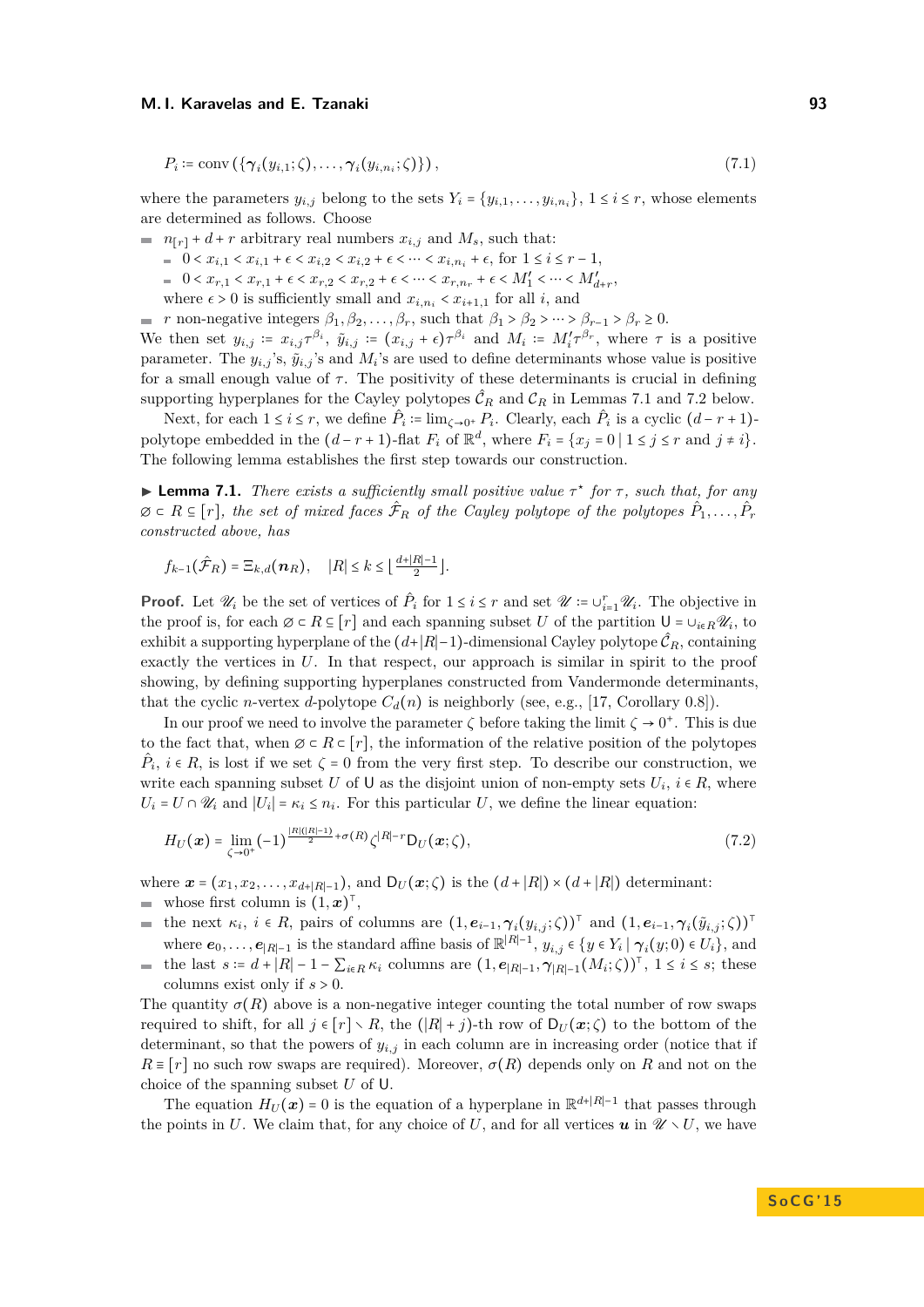$H_U(\mathbf{u}) > 0$ . To prove our claim, notice first that, for each  $j \in [r] \setminus R$ , the  $(|R| + j)$ -th row of the determinant  $D_U(\mathbf{u}; \zeta)$  will contain the parameters  $y_{i,j}^{d-r+1+j}$ ,  $\tilde{y}_{i,j}^{d-r+1+j}$  and  $M_i^{d-r+1+j}$ , multiplied by *ζ*. After extracting *ζ* from each of these rows and shifting them to their *proper* position (i.e., the position where the powers along each column increase), we will have a term  $\zeta^{r-|R|}$  and a sign  $(-1)^{\sigma(R)}$  (induced from the  $\sigma(R)$  row swaps required altogether). These terms cancel out with the term  $(-1)^{\sigma(R)} \zeta^{|R|-r}$  in [\(7.2\)](#page-12-1). We can, therefore, transform *H<sub>U</sub>* (*u*) in the form of the determinant  $D_N(Z; \alpha_1, \ldots, \alpha_m)$ ,  $Z = \{z_{i,j} | 1 \le i \le \rho, 1 \le j \le \nu_i\}$ ,  $N = (\nu_1, \nu_2, \dots, \nu_m), 0 \leq \alpha_1 < \alpha_2 < \dots < \alpha_m$ , shown below:

$$
D_N(\mathsf{Z};\alpha_1,\ldots,\alpha_m)\coloneqq(-1)^{\frac{\rho(\rho-1)}{2}}\left|\begin{array}{ccccccccc}z_{1,1}^{\alpha_1}&\cdots&z_{1,\nu_1}^{\alpha_1}&0&\cdots&0&\cdots&0&\cdots&0\\ 0&\cdots&0&z_{2,1}^{\alpha_1}&\cdots&z_{2,\nu_2}^{\alpha_1}&\cdots&0&\cdots&0\\ \vdots&\ddots&\vdots&\vdots&\ddots&\vdots&\cdots&\vdots&\ddots&\vdots\\ 0&\cdots&0&0&\cdots&0&\cdots&z_{\rho,1}^{\alpha_1}&\cdots&z_{\rho,\nu_1}^{\alpha_1}\\ z_{1,1}^{\alpha_2}&\cdots&z_{1,\nu_1}^{\alpha_1}&0&\cdots&0&\cdots&0&\cdots&0\\ \vdots&\ddots&\vdots&\vdots&\ddots&\vdots&\cdots&\vdots&\ddots&\vdots\\ 0&\cdots&0&z_{2,1}^{\alpha_2}&\cdots&z_{2,\nu_2}^{\alpha_2}&\cdots&0&\cdots&0\\ \vdots&\ddots&\vdots&\vdots&\ddots&\vdots&\cdots&\vdots&\ddots&\vdots\\ 0&\cdots&0&0&\cdots&0&\cdots&z_{\rho,1}^{\alpha_2}&\cdots&z_{\rho,n}^{\alpha_2}\\ z_{1,1}^{\alpha_3}&\cdots&z_{1,\nu_1}^{\alpha_3}&z_{2,1}^{\alpha_3}&\cdots&z_{2,\nu_2}^{\alpha_2}&\cdots&z_{\rho,1}^{\alpha_3}&\cdots&z_{\rho,\nu_n}^{\alpha_3}\\ \vdots&\ddots&\vdots&\vdots&\ddots&\vdots&\cdots&\vdots&\ddots&\vdots\\ z_{1,1}^{\alpha_1}&\cdots&z_{1,\nu_1}^{\alpha_1}&z_{2,1}^{\alpha_1}&\cdots&z_{2,\nu_2}^{\alpha_2}&\cdots&z_{\rho,1}^{\alpha_1}&\cdots&z_{\rho,\nu_n}^{\alpha_n}\end{array}\right|,
$$

by means of the following determinant transformations:

- 1. By subtracting rows 2 to |*R*| of  $H_U(u)$  from its first row.
- **2.** By shifting the first column of  $H_U(u)$  to the right, so that all columns of  $H_U(u)$  are arranged in increasing order with respect to their parameters  $z_{i,j}$ . Clearly, this can be done with an *even* number of column swaps.

The determinant  $D_N(\mathsf{Z}; \alpha_1, \ldots, \alpha_m)$  is strictly positive for all  $\tau$  between 0 and some value  $\hat{\tau}(R, U, u)$ , that, depends (only) on the choice of R, U and **u**. Since there is a finite number of possible such determinants, the value  $\hat{\tau}^* \coloneqq \min_{R,U,\bm{u}} \hat{\tau}(R,U,\bm{u})$  is necessarily positive. Choosing some  $\tau^* \in (0, \hat{\tau}^*)$  makes all these determinants simultaneously positive; this completes our proof.

The following lemma establishes the second (and last) step of our construction.

<span id="page-13-0"></span>**Example 7.2.** *There exists a sufficiently small positive value*  $\zeta^{\lozenge}$  *for*  $\zeta$ *, such that, for any*  $\emptyset$  ⊂ *R* ⊆ [*r*]*, the set*  $\mathcal{F}_R$  *of mixed faces of the Cayley polytope*  $\mathcal{C}_R$  *of the polytopes*  $P_1, \ldots, P_r$ *in* [\(7.1\)](#page-12-2) *has*

$$
f_{k-1}(\mathcal{F}_R) = \Xi_{k,d}(\boldsymbol{n}_R), \quad \text{for all} \quad |R| \leq k \leq \lfloor \frac{d+|R|-1}{2} \rfloor.
$$

**Proof.** Briefly speaking, the value  $\zeta^{\lozenge}$  is determined by replacing the limit  $\zeta \to 0^+$  in the previous proof, by a specific value of  $\zeta$  for which the determinants we consider are positive.

More precisely, let  $\mathcal{U}_i$  be the set of vertices of  $P_i$ ,  $1 \le i \le r$ , and set  $\mathcal{U} := \cup_{i=1}^r \mathcal{U}_i$ . Our goal is, for each  $\emptyset \subset R \subseteq [r]$  and each spanning subset *U* of the partition  $\mathsf{U} = \cup_{i \in R} \mathscr{U}_i$ , to exhibit a supporting hyperplane of the Cayley polytope  $C_R$ , containing exactly the vertices in  $U$ . To this end, we define the hyperplane  $\widetilde{H}_U(\boldsymbol{x}; \zeta) = 0$ ,  $\boldsymbol{x} = (x_1, x_2, \dots, x_{d+|R|-1})$ , with

$$
\widetilde{H}_U(\boldsymbol{x};\zeta) = (-1)^{\frac{|R|(|R|-1)}{2} + \sigma(R)} \zeta^{|R|-r} D_U(\boldsymbol{x};\zeta), \quad \zeta > 0,
$$
\n(7.3)

where  $D_U(\boldsymbol{x}; \zeta)$  is the determinant in the proof of Lemma [7.1,](#page-12-0) where we have set  $\tau$  to  $\tau^*$ . Clearly, for each  $u \in \mathcal{U} \setminus U$ , we have  $\lim_{\zeta \to 0^+} \widetilde{H}_U(u;\zeta) = H_U(u) > 0$ . This immediately implies that for each combination of *R*, *U* and *u* there exists a value  $\hat{\zeta}(R, U, u)$  such that,